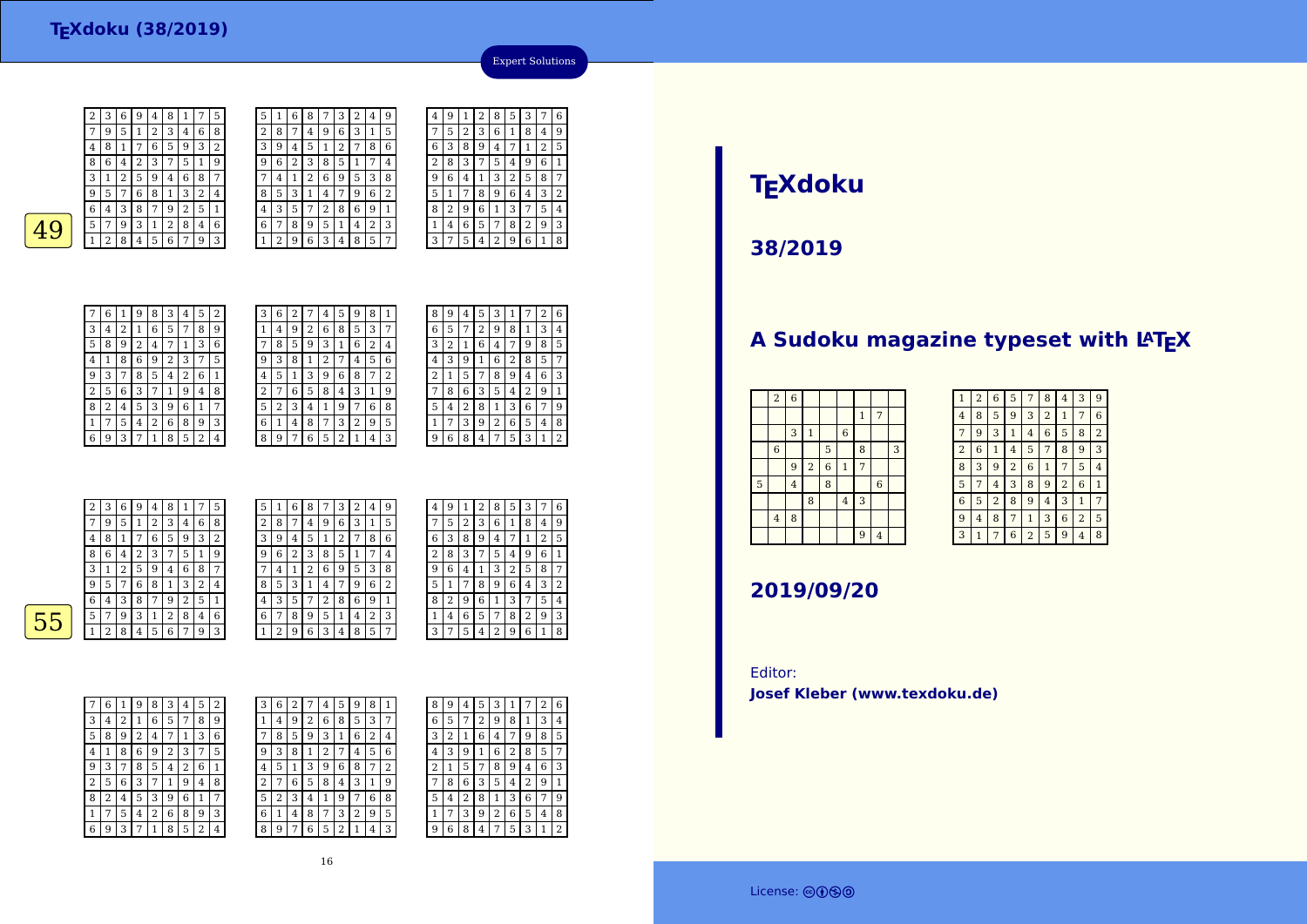#### **TEXdoku (38/2019)**

Intermediate Solutions

|   |                  | 3           |             |         | 1 |                |   | 7 |
|---|------------------|-------------|-------------|---------|---|----------------|---|---|
|   | $\boldsymbol{6}$ |             |             |         |   |                | 9 |   |
|   |                  | 5           | 9           |         | 3 |                |   | 4 |
|   | 8                |             |             |         |   | $\,$ 6 $\,$    | 3 | 5 |
|   |                  | $\mathbf 1$ |             |         |   |                |   |   |
|   | 7                |             |             |         |   | $\overline{9}$ |   |   |
|   |                  |             |             |         | 5 |                |   | 3 |
|   |                  |             |             | $\bf 4$ | 8 |                |   |   |
| 1 | $\mathbf{1}$     | 6           | $\mathbf 5$ |         | 7 |                |   |   |
|   |                  |             |             |         |   |                |   |   |

|              | 3 | $\overline{c}$ |                |            |   |   |                |   |
|--------------|---|----------------|----------------|------------|---|---|----------------|---|
|              |   | 5              | 3              |            |   |   | 7              |   |
| $\mathbf{1}$ | 8 |                | 5              |            |   |   | $\overline{2}$ |   |
|              |   | 3              |                |            |   | 6 |                |   |
|              |   |                | $\,2$          |            |   |   |                |   |
|              |   |                | $\overline{7}$ |            |   |   |                | 5 |
|              |   |                |                | 5          | 7 | 9 |                |   |
|              | 6 | 9              |                | $\sqrt{2}$ |   |   |                | 8 |
|              |   |                | 9              |            |   | 3 | $\mathbf{1}$   | 6 |

Simple

| <b>Contract Contract Contract Contract Contract Contract Contract Contract Contract Contract Contract Contract Co</b> |  |
|-----------------------------------------------------------------------------------------------------------------------|--|
|                                                                                                                       |  |

|                | $\,$ 6 $\,$    | $\mathbf{1}$ | 7              |                |   |                |            |                  |
|----------------|----------------|--------------|----------------|----------------|---|----------------|------------|------------------|
|                |                | 5            | $\sqrt{2}$     | $\overline{4}$ |   | $\,$ 6 $\,$    |            | 9                |
|                |                |              | 5              | $\,1\,$        |   |                |            | 7                |
| $\,$ 6 $\,$    |                |              | $\overline{9}$ |                |   |                |            |                  |
|                | $\overline{7}$ |              |                |                |   | $\overline{a}$ |            |                  |
|                |                |              |                |                |   |                |            |                  |
| $\overline{5}$ |                |              |                |                | 3 |                | $\sqrt{2}$ |                  |
| 9              |                |              |                | $\sqrt{2}$     |   | 3              |            | $\boldsymbol{6}$ |
|                |                |              | $\mathbf{1}$   |                |   |                | 7          | 5                |

|                | 9              |                  |   |   |              | 3 |   | 2            |
|----------------|----------------|------------------|---|---|--------------|---|---|--------------|
|                |                |                  |   |   |              |   |   |              |
| 3              |                | 8                |   |   | $\mathbf{1}$ | 5 | 9 |              |
|                | 5              |                  |   |   |              | 8 |   |              |
| 8              |                | $\boldsymbol{6}$ |   |   | 9            |   |   |              |
|                | $\,2$          |                  | 5 | 7 |              |   |   | $\mathbf{1}$ |
| $\overline{9}$ | $\overline{6}$ |                  |   |   |              | 7 |   |              |
|                |                | 7                |   |   | 3            |   |   |              |
|                | 8              | $\sqrt{2}$       |   |   |              |   | 5 |              |

|                | 3           | $\overline{a}$ | 8                |                         | $\overline{4}$ |                | 7          |
|----------------|-------------|----------------|------------------|-------------------------|----------------|----------------|------------|
| $\mathbf{1}$   | 9           |                |                  |                         | 3              | $\overline{4}$ |            |
|                |             |                |                  |                         |                |                |            |
|                |             |                | $\,2$            |                         |                |                |            |
|                | 7           | $\mathbf 1$    |                  | 3                       |                |                |            |
|                | $\,$ 6 $\,$ |                | $\boldsymbol{7}$ | $\overline{\mathbf{4}}$ |                | $\,2$          | 9          |
| $\overline{6}$ |             | 9              |                  | $\mathbf 1$             |                |                | 8          |
| 8              |             |                | 3                |                         |                |                | $\sqrt{2}$ |
|                |             |                | 4                |                         | $\,2$          |                |            |

|   | 7           |                         |                |             |              | $\overline{\mathbf{c}}$ |              | 4           |
|---|-------------|-------------------------|----------------|-------------|--------------|-------------------------|--------------|-------------|
|   | 2           | 3                       |                |             | $\mathbf{1}$ | 7                       |              | $\mathbf 5$ |
|   |             |                         |                |             |              |                         | $\mathbf{1}$ |             |
|   |             | $\overline{\mathbf{4}}$ | $\overline{a}$ |             |              |                         | 8            | $\,6$       |
| 7 | 3           |                         | 5              |             |              |                         |              |             |
|   |             | $\boldsymbol{6}$        |                | $\mathbf 1$ | $\bf 4$      |                         |              |             |
|   | $\bf 4$     |                         |                |             | 5            |                         | $\,$ 6 $\,$  |             |
|   |             | $\overline{2}$          |                |             |              |                         |              |             |
|   | $\mathbf 5$ |                         | 6              |             |              | 3                       |              | 7           |

| 9 | 4 | 8 | З |   | 6 | Ⴢ | 1 | 2 |
|---|---|---|---|---|---|---|---|---|
| 3 | 1 | 5 | 4 | 2 | 8 | 9 | 6 |   |
|   | 6 | 2 | 9 | 5 | 1 | 8 | 3 | 4 |
| 5 | 9 | 4 | 6 | 8 | 2 | 1 | 7 | 3 |
| 2 | 8 | 6 | 1 | 3 | 7 | 4 | 9 | 5 |
| 1 | 7 | 3 | 5 | 4 | 9 | 6 | 2 | 8 |
| 4 | 5 | 1 | 2 | 9 | 3 |   | 8 | 6 |
| 6 | 3 | 7 | 8 | 1 | 4 | 2 | 5 | 9 |
| 8 | 2 | 9 | 7 | 6 | 5 | 3 | 4 |   |
|   |   |   |   |   |   |   |   |   |

| 6 | 9 | $\mathbf{1}$ | 8              | 4              | 7 | 3 | $\overline{2}$ | 5              |  |
|---|---|--------------|----------------|----------------|---|---|----------------|----------------|--|
| 2 | 8 | 5            | 3              | 6              | 1 | 9 | 7              | 4              |  |
| 4 | 3 | 7            | 5              | $\overline{c}$ | 9 | 6 | 8              | 1              |  |
| 5 | 6 | 3            | 7              | 8              | 2 | 1 | 4              | 9              |  |
| 7 | 4 | 8            | 9              | 1              | 5 | 2 | 6              | 3              |  |
| 1 | 2 | 9            | 6              | 3              | 4 | 8 | 5              | 7              |  |
| 8 | 7 | 6            | 4              | 9              | 3 | 5 | 1              | $\overline{2}$ |  |
| 3 | 5 | 2            | $\mathbf{1}$   | 7              | 6 | 4 | 9              | 8              |  |
| 9 | 1 | 4            | $\overline{2}$ | 5              | 8 | 7 | 3              | 6              |  |

| 5 | 8 | g | 6              | 3 | 4 |   | $\overline{\mathbf{c}}$ |   |
|---|---|---|----------------|---|---|---|-------------------------|---|
| 3 | 7 | 4 | 8              | 2 | 1 | 9 | 5                       | 6 |
| 6 | 2 | 1 | 7              | 9 | 5 | 4 | 8                       | 3 |
|   | 6 | 8 | 3              | 4 | 2 | 5 | 7                       | 9 |
| 4 | 3 | 5 | 9              | 1 | 7 | 8 | 6                       | 2 |
| 7 | 9 | 2 | 5              | 6 | 8 | 1 | 3                       | 4 |
| 2 | 5 | 6 | 4              | 7 | 9 | 3 | 1                       | 8 |
| 8 | 4 | 3 | 1              | 5 | 6 | 2 | 9                       | 7 |
| q | 1 |   | $\overline{2}$ | 8 | 3 | 6 | 4                       | 5 |

| 5 | 6 | 1 | 9 | 2 | 4 |   | 8 | З |
|---|---|---|---|---|---|---|---|---|
|   | 8 | 4 | 1 | 6 | 3 | 2 | 9 | 5 |
| g | 2 | 3 | 7 | 5 | 8 | 6 | 4 | 1 |
| 8 | g | 2 | 6 | 3 | 1 | 4 | 5 |   |
| 4 | 1 | 6 | 8 |   | 5 | 9 | 3 | 2 |
| 3 |   | 5 | 2 | 4 | 9 | 8 | 1 | 6 |
|   | 4 |   | 3 | 9 | 2 | 5 | 6 | 8 |
| 2 | 3 | 9 | 5 | 8 | 6 | 1 | 7 | 4 |
| 6 | 5 | 8 | 4 |   | 7 | 3 | 2 | 9 |

| З | 2 | 5 |                | 4              | 6 | 8 | 1                | g            |
|---|---|---|----------------|----------------|---|---|------------------|--------------|
| 4 | 6 | 9 | 1              | 5              | 8 | 3 | 7                | 2            |
| 7 | 8 | 1 | 9              | $\overline{c}$ | 3 | 4 | 6                | 5            |
| 6 | 9 | 3 | 5              | 8              | 1 | 7 | $\boldsymbol{2}$ | 4            |
| 8 | 5 | 4 | $\overline{c}$ | 3              | 7 | 6 | 9                | $\mathbf{1}$ |
|   | 7 | 2 | 6              | 9              | 4 | 5 | 8                | 3            |
| 9 | 1 | 8 | 3              | 7              | 5 | 2 | 4                | 6            |
| 2 | 3 | 7 | 4              | 6              | 9 | 1 | 5                | 8            |
| 5 | 4 | 6 | 8              | $\mathbf{1}$   | 2 | 9 | 3                | 7            |
|   |   |   |                |                |   |   |                  |              |

33 33 33 33 33

| 5 | 4 | 6 | 8 | 1              |   | 2 | 3              | 9 |
|---|---|---|---|----------------|---|---|----------------|---|
| 3 | 9 | 8 | 4 | $\overline{2}$ | 5 | 6 | 1              | 7 |
| 2 |   | 1 | 9 | 6              | 3 | 4 | 8              | 5 |
| 4 | 5 | 9 | 6 | 7              | 1 | 8 | $\overline{2}$ | 3 |
| 6 | 8 | 2 | 5 | 3              | 4 |   | 9              | 1 |
|   | 1 | 3 | 2 | 9              | 8 | 5 | 4              | 6 |
| 1 | 6 | 5 | 3 | 4              | 2 | 9 | 7              | 8 |
| 9 | 3 | 4 |   | 8              | 6 | 1 | 5              | 2 |
| 8 | 2 | 7 |   | 5              | q | 3 | 6              | 4 |

| g | 4              | 8 | 3 | 7 | 6 | 5 | 1 | 2 |  |
|---|----------------|---|---|---|---|---|---|---|--|
| 3 | 1              | 5 | 4 | 2 | 8 | 9 | 6 |   |  |
|   | 6              | 2 | 9 | 5 | 1 | 8 | 3 | 4 |  |
| 5 | 9              | 4 | 6 | 8 | 2 | 1 | 7 | 3 |  |
| 2 | 8              | 6 | 1 | 3 | 7 | 4 | 9 | 5 |  |
|   | 7              | 3 | 5 | 4 | 9 | 6 | 2 | 8 |  |
| 4 | 5              | 1 | 2 | 9 | 3 |   | 8 | 6 |  |
| 6 | 3              | 7 | 8 | 1 | 4 | 2 | 5 | 9 |  |
| 8 | $\overline{2}$ | 9 | 7 | 6 | 5 | 3 | 4 |   |  |
|   |                |   |   |   |   |   |   |   |  |

| 9<br>6<br>1 | 8<br>4                   | 3<br>2<br>7 | 5 |
|-------------|--------------------------|-------------|---|
| 8<br>2<br>5 | 6<br>3<br>1              | 9<br>7      | 4 |
| 3<br>7<br>4 | $\overline{c}$<br>5<br>9 | 8<br>6      | 1 |
| 6<br>5<br>3 | 8<br>7                   | 2<br>1<br>4 | 9 |
| 8<br>4      | $\mathbf{1}$<br>5<br>9   | 6<br>2      | 3 |
| 2<br>9<br>1 | 3<br>6                   | 8<br>5<br>4 | 7 |
| 6<br>8<br>7 | 9<br>4                   | 3<br>5<br>1 | 2 |
| 2<br>5<br>3 | 6<br>7<br>1              | 9<br>4      | 8 |
| 9<br>1<br>4 | 2<br>5                   | 3<br>8<br>7 | 6 |

| 5              | 8 | 9 | 6              | 3            | 4 | 7            | $\overline{2}$ | 1 |
|----------------|---|---|----------------|--------------|---|--------------|----------------|---|
| 3              | 7 | 4 | 8              | 2            | 1 | 9            | 5              | 6 |
| 6              | 2 | 1 | 7              | 9            | 5 | 4            | 8              | 3 |
| 1              | 6 | 8 | 3              | 4            | 2 | 5            | 7              | 9 |
| 4              | 3 | 5 | 9              | $\mathbf{1}$ | 7 | 8            | 6              | 2 |
| 7              | 9 | 2 | 5              | 6            | 8 | $\mathbf{1}$ | 3              | 4 |
| $\overline{c}$ | 5 | 6 | 4              | 7            | 9 | 3            | 1              | 8 |
| 8              | 4 | 3 | 1              | 5            | 6 | 2            | 9              | 7 |
| 9              | 1 | 7 | $\overline{2}$ | 8            | 3 | 6            | 4              | 5 |

| 5 | 6 |   | 9 | 2 | 4 |   | 8 | 3              |  |
|---|---|---|---|---|---|---|---|----------------|--|
|   | 8 | 4 | 1 | 6 | 3 | 2 | 9 | 5              |  |
| 9 | 2 | 3 | 7 | 5 | 8 | 6 | 4 | 1              |  |
| 8 | 9 | 2 | 6 | 3 | 1 | 4 | 5 | 7              |  |
| 4 | 1 | 6 | 8 | 7 | 5 | 9 | 3 | $\overline{2}$ |  |
| 3 | 7 | 5 | 2 | 4 | 9 | 8 | 1 | 6              |  |
|   | 4 |   | 3 | 9 | 2 | 5 | 6 | 8              |  |
| 2 | 3 | 9 | 5 | 8 | 6 | 1 | 7 | 4              |  |
| 6 | 5 | 8 | 4 | 1 | 7 | 3 | 2 | 9              |  |

| 3 | 2 | 5 | 7              | 4              | 6 | 8 | 1 | 9 |
|---|---|---|----------------|----------------|---|---|---|---|
| 4 | 6 | 9 | 1              | 5              | 8 | 3 | 7 | 2 |
|   | 8 | 1 | 9              | $\overline{2}$ | 3 | 4 | 6 | 5 |
| 6 | 9 | 3 | 5              | 8              | 1 |   | 2 | 4 |
| 8 | 5 | 4 | $\overline{2}$ | 3              | 7 | 6 | 9 | 1 |
| 1 | 7 | 2 | 6              | 9              | 4 | 5 | 8 | 3 |
| 9 | 1 | 8 | 3              | 7              | 5 | 2 | 4 | 6 |
| 2 | 3 | 7 | 4              | 6              | 9 | 1 | 5 | 8 |
| 5 | 4 | 6 | 8              | 1              | 2 | 9 | 3 |   |

| Ⴢ | 4              | 6 | 8              | 1 |   | $\overline{2}$ | 3              | 9 |
|---|----------------|---|----------------|---|---|----------------|----------------|---|
| 3 | 9              | 8 | 4              | 2 | 5 | 6              | 1              | 7 |
| 2 | 7              | 1 | 9              | 6 | 3 | 4              | 8              | 5 |
| 4 | 5              | 9 | 6              | 7 | 1 | 8              | $\overline{2}$ | 3 |
| 6 | 8              | 2 | 5              | 3 | 4 | 7              | 9              | 1 |
|   | 1              | 3 | $\overline{c}$ | 9 | 8 | 5              | 4              | 6 |
| 1 | 6              | 5 | 3              | 4 | 2 | 9              | 7              | 8 |
| 9 | 3              | 4 | 7              | 8 | 6 | $\mathbf{1}$   | 5              | 2 |
| 8 | $\overline{2}$ | 7 | 1              | 5 | 9 | 3              | 6              | 4 |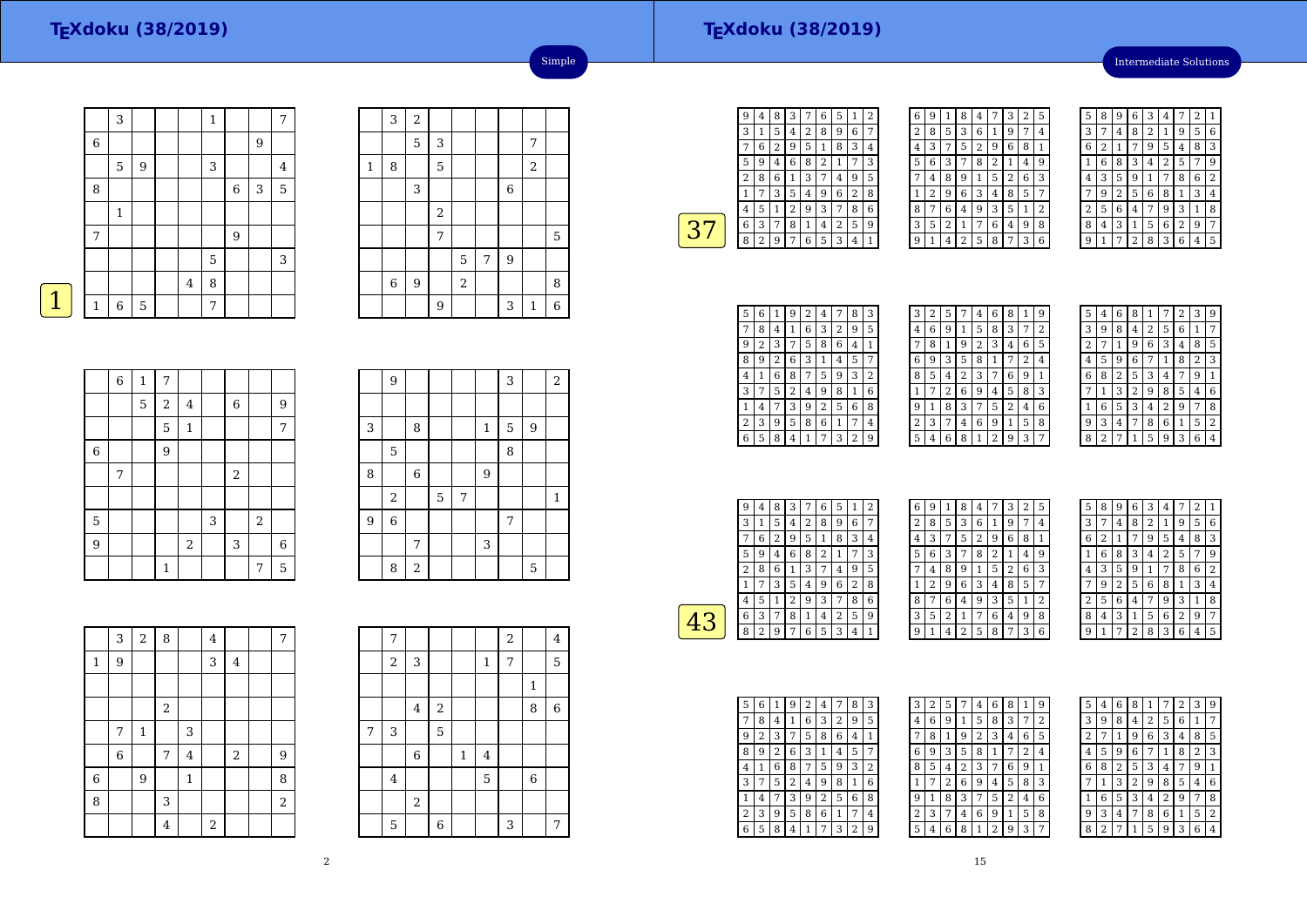|   | 6 | 3 | ı              | 4 | 9 | 8 | $\overline{2}$ | 5 |
|---|---|---|----------------|---|---|---|----------------|---|
| 5 | 4 | 1 | 8              | 2 | 6 |   | 3              | 9 |
| 8 | 9 | 2 | 7              | 3 | 5 | 4 | 1              | 6 |
| 2 | 1 | 8 | 4              | 6 |   | 9 | 5              | 3 |
| 3 | 7 | 9 | 5              | 8 | 2 | 1 | 6              | 4 |
| 4 | 5 | 6 | 9              | 1 | 3 | 2 | 7              | 8 |
| 1 | 2 | 4 | 6              | 5 | 8 | 3 | 9              | 7 |
| 9 | 3 | 5 | $\overline{2}$ | 7 | 4 | 6 | 8              | 1 |
| 6 | 8 | 7 | 3              | 9 | 1 | 5 | 4              | 2 |



| 4              | 1 | 8              | 3              | 9 | 6 | $\overline{2}$ | 7 | 5              |  |
|----------------|---|----------------|----------------|---|---|----------------|---|----------------|--|
| 3              | 5 | 9              |                | 1 | 2 | 8              | 4 | 6              |  |
| $\overline{c}$ | 6 | 7              | 5              | 4 | 8 | 3              | 9 | 1              |  |
| 5              | 2 | 6              | 8              | 7 | 9 | 4              | 1 | 3              |  |
| 9              | 8 | 3              | 4              | 2 | 1 | 5              | 6 | 7              |  |
| 1              |   | 4              | 6              | 3 | 5 | 9              | 2 | 8              |  |
| 7              | 3 | 1              | 9              | 5 | 4 | 6              | 8 | $\overline{2}$ |  |
| 8              | 4 | $\overline{2}$ | 1              | 6 | 3 | 7              | 5 | 9              |  |
| 6              | 9 | 5              | $\overline{2}$ | 8 | 7 | 1              | 3 | 4              |  |

| 9 | З | 1 | 8 | 5 | 6 | 4 | 7 | 2 |
|---|---|---|---|---|---|---|---|---|
| 6 | 5 | 4 | 2 | 7 | 9 | 3 | 1 | 8 |
| 8 |   | 2 | 4 | 3 | 1 | 9 | 6 | 5 |
| 3 | 4 | 7 | 6 | 9 | 2 | 5 | 8 | 1 |
| 5 | 6 | 9 | 7 | 1 | 8 | 2 | 4 | 3 |
| 1 | 2 | 8 | 3 | 4 | 5 | 6 | 9 |   |
| 4 | 9 | 3 | 1 | 2 | 7 | 8 | 5 | 6 |
| 2 | 1 | 6 | 5 | 8 | 4 | 7 | 3 | 9 |
| 7 | 8 | 5 | 9 | 6 | 3 | 1 | 2 | 4 |

| 6 | 1 | З | 2 | 8 | 5 | 4 |   | g              |
|---|---|---|---|---|---|---|---|----------------|
| 5 | 9 | 8 | 7 | 3 | 4 | 2 | 6 | 1              |
| 2 | 4 | 7 | 1 | 9 | 6 | 5 | 3 | 8              |
|   | 6 | 5 | 4 | 2 | 9 | 1 | 8 | 3              |
| 4 | 3 | 9 | 5 | 1 | 8 | 6 | 2 |                |
| 1 | 8 | 2 | 6 | 7 | 3 | 9 | 4 | 5              |
| 8 | 5 | 4 | З | 6 | 1 | 7 | 9 | $\overline{2}$ |
| 3 | 2 | 1 | 9 | 4 | 7 | 8 | 5 | 6              |
| 9 | 7 | 6 | 8 | 5 | 2 | 3 | 1 | 4              |

Intermediate Solutions

<sup>3</sup> <sup>7</sup> <sup>8</sup> <sup>5</sup> <sup>1</sup> <sup>4</sup> <sup>6</sup>

<sup>4</sup> <sup>1</sup> <sup>6</sup> <sup>9</sup> <sup>2</sup> <sup>3</sup>

 <sup>1</sup> <sup>6</sup> <sup>9</sup> <sup>2</sup> <sup>3</sup> <sup>8</sup> <sup>7</sup> <sup>5</sup> 8 <sup>7</sup> <sup>1</sup> <sup>3</sup> <sup>5</sup> <sup>4</sup> <sup>6</sup> <sup>9</sup> <sup>2</sup> 2 <sup>3</sup> <sup>4</sup> <sup>8</sup> <sup>6</sup> <sup>9</sup> <sup>7</sup> <sup>5</sup> <sup>1</sup>

 <sup>9</sup> <sup>5</sup> <sup>1</sup>7 <sup>4</sup> <sup>8</sup> <sup>2</sup> <sup>3</sup> <sup>1</sup> <sup>5</sup> <sup>6</sup> <sup>9</sup>  $172384$ 

1 <sup>6</sup> <sup>9</sup> <sup>5</sup> <sup>4</sup> <sup>8</sup> <sup>2</sup> <sup>3</sup> <sup>7</sup> 3 | 5 | 2 | 6 | 9 | 7 | 4 | 1 | 8

9 $\frac{9}{2}$ 

5<sup>8</sup> <sup>7</sup>

4

69

|   | 9 | 4              | 8 | 3            | 7 | 6 | 5       | 1 | 2            | 6              | 9              | 1 | 8 | 4 | 7 | 3              | 2              | 5              | 5              | 8 | 9 | 6 | 3              | 4 | 7 | 2              | $\mathbf{1}$ |
|---|---|----------------|---|--------------|---|---|---------|---|--------------|----------------|----------------|---|---|---|---|----------------|----------------|----------------|----------------|---|---|---|----------------|---|---|----------------|--------------|
|   | 3 | 1              | 5 | 4            | 2 | 8 | 9       | 6 | 7            | 2              | 8              | 5 | 3 | 6 | 1 | 9              | 7              | $\overline{4}$ | 3              | ⇁ | 4 | 8 | 2              |   | 9 | 5              | 6            |
|   | ⇁ | 6              | 2 | 9            | 5 |   | 8       | 3 | 4            | $\overline{4}$ | 3              | ⇁ | 5 | 2 | 9 | 6              | 8              |                | 6              | 2 | 1 | 7 | 9              | 5 | 4 | 8              | 3            |
|   | 5 | 9              | 4 | 6            | 8 | 2 |         | 7 | 3            | 5              | 6              | 3 | 7 | 8 | 2 |                | $\overline{4}$ | 9              |                | 6 | 8 | 3 | $\overline{4}$ | 2 | 5 | 7              | 9            |
|   | 2 | 8              | 6 |              | 3 | ⇁ | 4       | 9 | 5            | 7              | $\overline{4}$ | 8 | 9 |   | 5 | 2              | 6              | 3              | 4              | 3 | 5 | 9 |                | 7 | 8 | 6              | 2            |
|   |   | 7              | 3 | 5            | 4 | 9 | 6       | 2 | 8            |                | 2              | 9 | 6 | 3 | 4 | 8              | 5              | 7              | $\overline{7}$ | 9 | 2 | 5 | 6              | 8 |   | 3              | 4            |
|   | 4 | 5              |   |              | 9 | 3 | ⇁       | 8 | 6            | 8              | 7              | 6 |   | 9 | 3 | 5              |                | $\overline{2}$ | 2              | 5 | 6 |   | 7              | 9 | 3 |                | 8            |
| ว | 6 | 3              | 7 | 8            |   | 4 | C.<br>∠ | 5 | 9            | 3              | 5              | 2 |   | 7 | 6 | 4              | 9              | 8              | 8              | 4 | 3 |   | 5              | 6 | 2 | 9              | 7            |
|   | 8 | $\overline{2}$ | 9 | $\mathbf{r}$ | 6 | 5 | 3       | 4 | $\mathbf{1}$ | 9              | 1              | 4 | ∍ | 5 | 8 | $\overline{ }$ | 3              | 6              | 9              |   | 7 | 2 | 8              | 3 | 6 | $\overline{4}$ | 5            |
|   |   |                |   |              |   |   |         |   |              |                |                |   |   |   |   |                |                |                |                |   |   |   |                |   |   |                |              |

| 5 | 6 |   | 9 | 2 | 4 |   | 8 | 3 | 3 | 2 | 5 |   | 4 | 6      | 8 |
|---|---|---|---|---|---|---|---|---|---|---|---|---|---|--------|---|
| 7 | 8 | 4 |   | 6 | 3 | 2 | 9 | 5 | 4 | 6 | g |   | 5 | 8      | 3 |
| 9 | 2 | 3 |   | 5 | 8 | 6 | 4 |   |   | 8 |   | 9 | 2 | 3      | 4 |
| 8 | 9 | 2 | 6 | 3 |   | 4 | 5 | 7 | 6 | 9 | 3 | 5 | 8 |        |   |
| 4 |   | 6 | 8 | 7 | 5 | 9 | 3 | 2 | 8 | 5 | 4 | 2 | 3 |        | 6 |
| 3 |   | 5 | 2 | 4 | 9 | 8 | 1 | 6 |   |   | 2 | 6 | 9 | 4      | 5 |
| 1 | 4 |   | 3 | 9 | 2 | 5 | 6 | 8 | 9 |   | 8 | З |   | 5      |   |
| 2 | 3 | 9 | 5 | 8 | 6 |   | 7 | 4 | 2 | 3 |   | 4 | 6 | 9      |   |
| 6 | 5 | 8 | 4 |   | 7 | 3 | 2 | 9 | 5 | 4 | 6 | 8 |   | ∍<br>∠ | 9 |
|   |   |   |   |   |   |   |   |   |   |   |   |   |   |        |   |

| 3 | 2 | 5 |   | 4              | 6 | 8 | 1 | 9 | 5      | 4      | 6 | 8 | 1              |   | 2 | 3 | 9 |
|---|---|---|---|----------------|---|---|---|---|--------|--------|---|---|----------------|---|---|---|---|
| 4 | 6 | 9 | 1 | 5              | 8 | 3 | 7 | 2 | 3      | 9      | 8 | 4 | $\overline{2}$ | 5 | 6 | 1 | 7 |
| 7 | 8 | 1 | 9 | $\overline{2}$ | 3 | 4 | 6 | 5 | h<br>∠ |        | 1 | 9 | 6              | 3 | 4 | 8 | 5 |
| 6 | 9 | 3 | 5 | 8              |   |   | 2 | 4 | 4      | 5      | 9 | 6 | 7              |   | 8 | 2 | 3 |
| 8 | 5 | 4 | 2 | 3              | 7 | 6 | 9 | 1 | 6      | 8      | 2 | 5 | 3              | 4 | 7 | 9 | 1 |
| 1 | 7 | 2 | 6 | 9              | 4 | 5 | 8 | 3 | 7      |        | 3 | 2 | 9              | 8 | 5 | 4 | 6 |
| 9 |   | 8 | 3 | 7              | 5 | 2 | 4 | 6 |        | 6      | 5 | 3 | 4              | 2 | 9 | 7 | 8 |
| 2 | 3 | 7 | 4 | 6              | 9 | 1 | 5 | 8 | 9      | 3      | 4 | 7 | 8              | 6 | 1 | 5 | 2 |
| 5 | 4 | 6 | 8 | 1              | 2 | 9 | 3 | 7 | 8      | ∍<br>∠ |   |   | 5              | 9 | 3 | 6 | 4 |
|   |   |   |   |                |   |   |   |   |        |        |   |   |                |   |   |   |   |

|   |              | 5 |         |              |                | 6       |                |             | 9 |
|---|--------------|---|---------|--------------|----------------|---------|----------------|-------------|---|
|   |              |   | 3       |              | $\mathbf{1}$   |         | 5              |             |   |
|   | 9            |   |         |              | 8              |         |                |             |   |
|   |              | 8 | 6       |              | $\overline{c}$ | $\bf 4$ |                | 5           |   |
|   |              |   |         | $\mathbf{1}$ |                | 9       | 6              |             |   |
|   | 3            | 9 |         |              |                |         | $\overline{4}$ |             |   |
|   |              |   |         |              |                |         |                | $\,$ 6 $\,$ |   |
|   |              | 6 | $\bf 4$ |              |                |         |                |             |   |
| 7 | $\mathbf{1}$ | 3 | 5       | 8            |                |         |                |             |   |
|   |              |   |         |              |                |         |                |             |   |

| $\overline{a}$ |   | $\bf 4$ | $\overline{6}$ |              |   |   |            |                |
|----------------|---|---------|----------------|--------------|---|---|------------|----------------|
|                |   | 7       |                | $\mathbf{1}$ |   |   | 9          | 4              |
| $\mathbf 1$    | 6 | 9       | 5              |              |   |   | 7          | $\overline{c}$ |
|                |   |         |                |              |   | 7 | 4          | 6              |
| 5              |   |         |                |              |   | 3 | $\sqrt{2}$ | $\mathbf{1}$   |
|                |   |         |                |              |   |   |            |                |
| 9              |   |         |                |              |   |   |            | 7              |
|                |   |         |                | 7            | 9 |   | 6          | 3              |
|                |   |         |                |              |   |   | 5          |                |

| 3          |                         | $\overline{c}$ | 8              | 9              | $\overline{6}$ | $\overline{7}$ |  |
|------------|-------------------------|----------------|----------------|----------------|----------------|----------------|--|
|            |                         | $\sqrt{ }$     |                | $\sqrt{2}$     |                |                |  |
|            | 8                       |                |                |                |                |                |  |
| $\sqrt{2}$ |                         | 3              |                | 5              |                |                |  |
| 7          | 9                       |                |                |                |                |                |  |
| 6          | $\overline{\mathbf{4}}$ |                |                |                |                | 9              |  |
| 8          |                         | 4              | 9              | 6              |                | 3              |  |
|            |                         | 9              |                | 3              |                | 5              |  |
|            |                         |                | $\overline{c}$ | $\overline{4}$ |                |                |  |

| 3              |   | $\overline{a}$ |                | $\,$ 6 $\,$ |                |   |                |                |
|----------------|---|----------------|----------------|-------------|----------------|---|----------------|----------------|
| 8              |   |                | 7              |             | $\overline{9}$ |   | 3              | $\overline{6}$ |
| $\overline{7}$ | 9 |                | $\overline{6}$ | 5           |                | 8 |                | $\overline{3}$ |
| $\,$ 6 $\,$    |   | $\mathbf{1}$   | 3              |             | 8              | 9 | $\overline{7}$ |                |
|                |   |                |                |             |                |   | 5              |                |
| 9              |   |                |                |             |                |   |                |                |
|                |   |                |                |             | $\,1\,$        | 7 |                |                |
| $\mathbf{1}$   | 3 |                | $\overline{c}$ | 7           |                |   |                |                |

Simple

|              |   | 7     |              |       |             |              |                | $\overline{4}$ |
|--------------|---|-------|--------------|-------|-------------|--------------|----------------|----------------|
| $\mathbf{1}$ |   | 9     | 5            |       | $\,$ 6 $\,$ |              | 7              |                |
|              |   |       |              |       |             | $\mathbf{1}$ |                |                |
|              |   |       | $\mathbf{1}$ |       |             |              | $\,6$          | $\,2$          |
|              | 7 |       |              |       |             | 4            | 9              |                |
|              |   |       |              | $\,2$ |             | 3            |                | $\mathbf{1}$   |
|              |   |       |              |       | 5           | 9            | $\mathbf{1}$   |                |
|              |   |       | 7            | $\,6$ |             |              | $\overline{2}$ |                |
|              |   | $\,2$ |              |       | 3           | $\mathbf 5$  |                |                |

|                |         |                |                         |   |   | 8                       |   | $\overline{9}$ |
|----------------|---------|----------------|-------------------------|---|---|-------------------------|---|----------------|
|                |         |                |                         |   | 7 |                         | 3 |                |
| $\sqrt{2}$     | 4       | 3              |                         |   |   |                         |   |                |
|                |         |                |                         | 8 | 5 | 9                       |   |                |
| $\mathbf 1$    |         | $\overline{4}$ |                         |   |   | 3                       | 5 |                |
| 7              |         | 9              |                         |   |   | $\overline{\mathbf{4}}$ |   |                |
| $\overline{9}$ | $\,1\,$ | $\overline{a}$ |                         |   |   |                         |   |                |
|                |         |                |                         |   |   | 5                       | 7 |                |
| $\bf 4$        |         |                | $\overline{\mathbf{c}}$ |   |   |                         |   |                |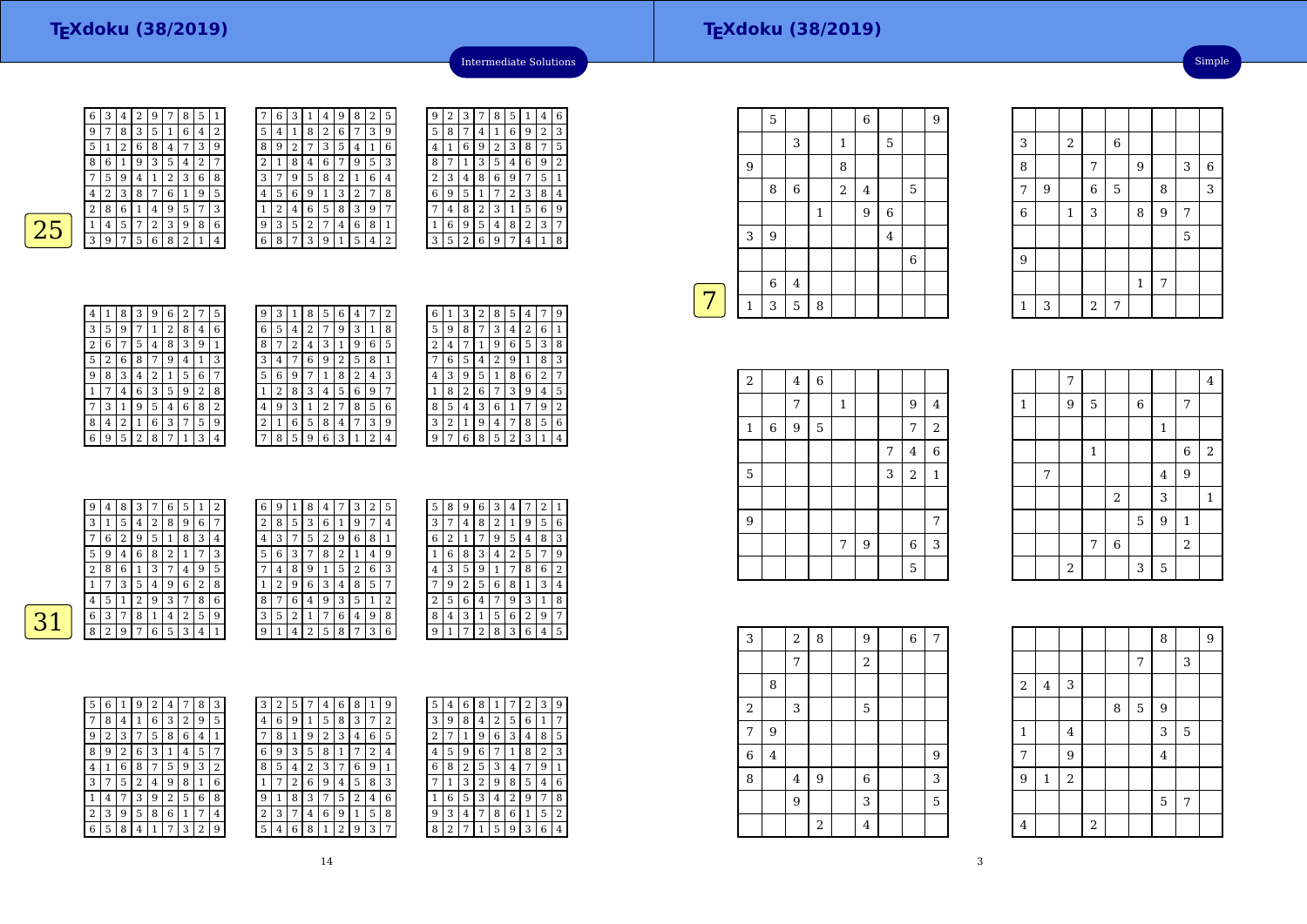Easy Solutions

|             | 3              |             |             |              | $\,2$ |            |   |                |
|-------------|----------------|-------------|-------------|--------------|-------|------------|---|----------------|
|             | 7              |             |             |              |       |            |   | 8              |
|             |                |             |             | $\bf 4$      |       |            |   |                |
| $\,$ 6 $\,$ | $\overline{2}$ |             |             |              | 8     |            | 3 |                |
|             |                | $\mathbf 1$ |             |              |       |            |   | $\overline{4}$ |
| 9           | 8              |             |             |              | 7     |            |   | $\sqrt{2}$     |
|             |                |             |             | $\mathbf{1}$ | 3     | $\sqrt{2}$ |   | 9              |
|             | $\mathbf 1$    |             |             | 9            |       | 8          |   |                |
| 7           |                |             | $\,$ 6 $\,$ |              |       | 4          |   |                |
|             |                |             |             |              |       |            |   |                |

| 7              |              |   |              | 4 |                | 8              |   | $\mathbf{1}$ |
|----------------|--------------|---|--------------|---|----------------|----------------|---|--------------|
| $\overline{4}$ | $\mathbf{1}$ |   |              | 3 |                | 7              |   | 5            |
| 5              | 3            |   |              |   |                | $\overline{6}$ | 9 |              |
| 3              |              |   | 7            | 5 | $\overline{6}$ |                |   |              |
|                |              |   |              |   |                |                |   |              |
| $\overline{9}$ |              |   | 3            |   |                |                |   |              |
|                |              |   | $\mathbf{1}$ |   | 8              |                |   |              |
| 8              |              | 9 |              | 6 |                |                |   |              |
|                |              |   | 9            | 7 | 5              |                | 6 |              |
|                |              |   |              |   |                |                |   |              |

Easy



| 5 |                |       |              |              |             | $\overline{6}$ | 3              |   |
|---|----------------|-------|--------------|--------------|-------------|----------------|----------------|---|
|   |                |       |              |              | 3           | 9              | $\overline{4}$ | 7 |
|   |                |       |              | $\mathbf{1}$ |             |                |                |   |
|   | $\mathbf{1}$   |       | $\,6$        |              |             |                |                | 4 |
|   |                |       | $\mathbf{1}$ |              | 5           | $\sqrt{2}$     |                |   |
|   | $\,2$          |       |              | 9            |             |                | $\,$ 6 $\,$    |   |
|   | $\overline{4}$ | 3     | $\,2$        |              |             |                |                | 6 |
|   |                | $\,2$ | 9            |              | $\mathbf 1$ |                |                |   |
|   |                |       |              | 3            |             | 5              | $\overline{2}$ |   |

| $\overline{2}$ |                |             | $\,$ 6 $\,$    |                |   | 8 |   |                |
|----------------|----------------|-------------|----------------|----------------|---|---|---|----------------|
|                |                | 8           |                |                |   | 7 |   |                |
| $\,6\,$        |                | $\mathbf 1$ |                | $\,2$          | 7 |   |   | 9              |
|                |                |             | 5              |                |   |   |   | 7              |
|                | $\mathbf{1}$   |             |                | $\overline{4}$ |   |   |   |                |
| $\bf 4$        |                | 5           | 9              |                |   |   |   |                |
|                | $\overline{6}$ |             |                | 8              |   |   |   | $\overline{4}$ |
|                |                |             |                |                | 9 |   |   | 6              |
| 9              |                | 7           | $\overline{2}$ | 5              |   |   | 8 |                |

| $\overline{4}$ | 3            |              |         |             |   |             |   | 8 |
|----------------|--------------|--------------|---------|-------------|---|-------------|---|---|
| 6              |              | 5            |         |             | 7 | 9           |   |   |
|                | $\mathbf{1}$ | 8            |         |             |   |             |   |   |
| 7              |              |              |         |             | 5 |             |   | 4 |
|                |              |              | $\,1\,$ | $\,$ 6 $\,$ |   |             |   |   |
|                |              | $\,$ 6 $\,$  |         |             | 9 | $\mathbf 5$ |   |   |
|                |              |              |         |             |   |             | 3 | 9 |
|                |              |              | $\bf 4$ | 3           |   | $\mathbf 1$ |   |   |
|                |              | $\mathbf{1}$ |         | 9           |   |             |   |   |

| 9 |                |                |                |              |   | 3              |                  | 8              |
|---|----------------|----------------|----------------|--------------|---|----------------|------------------|----------------|
|   | $\overline{2}$ | $\overline{4}$ |                |              |   |                | $\mathbf{1}$     | $\overline{6}$ |
|   | $\mathbf{1}$   |                | 8              |              |   |                |                  |                |
|   |                |                |                |              |   |                |                  |                |
| 5 | 8              |                |                |              |   | $\overline{6}$ |                  |                |
| 4 | 9              | $\,1\,$        |                |              |   | 5              |                  |                |
|   |                |                | $\overline{4}$ | $\mathbf{1}$ |   |                | $\boldsymbol{2}$ | 9              |
|   |                |                |                | 6            |   |                |                  | 5              |
| 3 |                |                | 5              |              | 8 |                |                  |                |

| 1 | 3 | 9              | 8 | 7 | 2 | 6 | 4 | 5 |
|---|---|----------------|---|---|---|---|---|---|
| 4 | 7 | 5              | 3 | 6 | 9 |   | 2 | 8 |
| 2 | 6 | 8              | 5 | 4 | 1 | 3 | 9 | 7 |
| 6 | 2 | 7              | 4 | 5 | 8 | 9 | 3 | 1 |
| 3 | 5 |                | 9 | 2 | 6 |   | 8 | 4 |
| g | 8 | 4              | 1 | 3 | 7 | 5 | 6 | 2 |
| 8 | 4 | 6              |   | 1 | 3 | 2 | 5 | 9 |
| 5 | 1 | 3              | 2 | 9 | 4 | 8 | 7 | 6 |
|   | 9 | $\overline{c}$ | 6 | 8 | 5 | 4 |   | 3 |
|   |   |                |   |   |   |   |   |   |

|                | 9 | 6 | 5 | 4 | 2 | 8 | 3              | 1 |
|----------------|---|---|---|---|---|---|----------------|---|
| 4              | 1 | 8 | 6 | 3 | 9 | 7 | $\overline{2}$ | 5 |
| 5              | 3 | 2 | 8 | 1 | 7 | 6 | 9              | 4 |
| 3              | 8 | 4 | 7 | 5 | 6 | 2 | 1              | 9 |
| 1              | 6 | 7 | 2 | 9 | 4 | 5 | 8              | 3 |
| 9              | 2 | 5 | 3 | 8 | 1 | 4 | 7              | 6 |
| 6              | 5 | 3 | 1 | 2 | 8 | 9 | 4              | 7 |
| 8              | 7 | 9 | 4 | 6 | 3 | 1 | 5              | 2 |
| $\overline{c}$ | 4 | 1 | 9 | 7 | 5 | 3 | 6              | 8 |

| 5 | 9 |   | 8 | 2 | 4 | 6 | 3              | 1 |
|---|---|---|---|---|---|---|----------------|---|
| 2 | 8 | 1 | 5 | 6 | 3 | 9 | 4              | 7 |
| 4 | 3 | 6 |   | 1 | 9 | 8 | 5              | 2 |
|   | 1 | 5 | 6 | 8 | 2 | 3 | 9              | 4 |
| 3 | 6 | 9 | 1 | 4 | 5 | 2 | 7              | 8 |
| 8 | 2 | 4 | 3 | 9 | 7 | 1 | 6              | 5 |
| 9 | 4 | 3 | 2 | 5 | 8 | 7 | 1              | 6 |
| 6 | 5 | 2 | 9 | 7 | 1 | 4 | 8              | 3 |
|   |   | 8 | 4 | 3 | 6 | 5 | $\overline{2}$ | 9 |

| 2 | 7 | 4 | 6 | 9 | 5 | 8 | 1 | З |
|---|---|---|---|---|---|---|---|---|
| 5 | 9 | 8 | 1 | 3 | 4 |   | 6 | 2 |
| 6 | 3 | 1 | 8 | 2 | 7 | 4 | 5 | 9 |
| 3 | 8 | 9 | 5 | 6 | 2 | 1 | 4 | 7 |
|   | 1 | 6 | 3 | 4 | 8 | 9 | 2 | 5 |
| 4 | 2 | 5 | 9 | 7 | 1 | 6 | 3 | 8 |
| 1 | 6 | 2 | 7 | 8 | 3 | 5 | 9 | 4 |
| 8 | 5 | 3 | 4 | 1 | 9 | 2 | 7 | 6 |
| 9 | 4 |   | 2 | 5 | 6 | 3 | 8 |   |

| 4 | 3 | 7 | 9 | 1              | 6 | 2 | 5 | 8            |
|---|---|---|---|----------------|---|---|---|--------------|
| 6 | 2 | 5 | 3 | 8              | 7 | 9 | 4 | $\mathbf{1}$ |
| g | 1 | 8 | 2 | 5              | 4 | 3 | 7 | 6            |
|   | 9 | 3 | 8 | $\overline{c}$ | 5 | 6 | 1 | 4            |
| 2 | 5 | 4 | 1 | 6              | 3 | 8 | 9 | 7            |
|   | 8 | 6 | 7 | 4              | 9 | 5 | 2 | 3            |
| 8 | 6 | 2 | 5 | 7              | 1 | 4 | 3 | g            |
| 5 | 7 | 9 | 4 | 3              | 8 | 1 | 6 | 2            |
| 3 | 4 | 1 | 6 | 9              | 2 | 7 | 8 | 5            |
|   |   |   |   |                |   |   |   |              |

| 9 | 6 | b | 2 | 4 |   | З |                | 8 |
|---|---|---|---|---|---|---|----------------|---|
| 8 | 2 | 4 | 3 | 5 | 7 | 9 | 1              | 6 |
|   | 1 | 3 | 8 | 9 | 6 | 2 | 5              | 4 |
| 2 | 3 | 6 | g | 8 | 5 |   | 4              | 7 |
| 5 | 8 |   | 1 | 3 | 4 | 6 | 9              | 2 |
| 4 | 9 | 1 | 6 | 7 | 2 | 5 | 8              | 3 |
| 6 | 5 | 8 | 4 | 1 | 3 | 7 | $\overline{2}$ | 9 |
| 1 | 4 | 2 | 7 | 6 | 9 | 8 | 3              | 5 |
|   |   | q | 5 | 2 | 8 | 4 | 6              |   |

| 1 | 3 | 9 | 8 |   | 2 | 6 | 4              | 5 |  |
|---|---|---|---|---|---|---|----------------|---|--|
| 4 | 7 | 5 | 3 | 6 | 9 | 1 | $\overline{2}$ | 8 |  |
| 2 | 6 | 8 | 5 | 4 | 1 | 3 | 9              | 7 |  |
| 6 | 2 |   | 4 | 5 | 8 | 9 | 3              | 1 |  |
| 3 | 5 |   | 9 | 2 | 6 | 7 | 8              | 4 |  |
| 9 | 8 | 4 | 1 | 3 | 7 | 5 | 6              | 2 |  |
| 8 | 4 | 6 |   | 1 | 3 | 2 | 5              | 9 |  |
| 5 | 1 | 3 | 2 | 9 | 4 | 8 | 7              | 6 |  |
|   |   | 2 | 6 | 8 | 5 | 4 |                | 3 |  |
|   |   |   |   |   |   |   |                |   |  |

|   | 9 | 6 | 5              | 4 | 2 | 8              | 3              | 1 |  |
|---|---|---|----------------|---|---|----------------|----------------|---|--|
| 4 | 1 | 8 | 6              | 3 | 9 | 7              | $\overline{2}$ | 5 |  |
| 5 | 3 | 2 | 8              | 1 | 7 | 6              | 9              | 4 |  |
| 3 | 8 | 4 | 7              | 5 | 6 | $\overline{2}$ | 1              | 9 |  |
| 1 | 6 | 7 | $\overline{c}$ | 9 | 4 | 5              | 8              | 3 |  |
| g | 2 | 5 | 3              | 8 | 1 | 4              | 7              | 6 |  |
| 6 | 5 | 3 | 1              | 2 | 8 | 9              | 4              |   |  |
| 8 | 7 | 9 | 4              | 6 | 3 | 1              | 5              | 2 |  |
| 2 | 4 | 1 | 9              | 7 | 5 | 3              | 6              | 8 |  |

| 5              | 9              | 7              | 8              | 2            | 4              | 6              | 3              | 1 |
|----------------|----------------|----------------|----------------|--------------|----------------|----------------|----------------|---|
| $\overline{2}$ | 8              | 1              | 5              | 6            | 3              | 9              | 4              | 7 |
| 4              | 3              | 6              | 7              | $\mathbf{1}$ | 9              | 8              | 5              | 2 |
| 7              | 1              | 5              | 6              | 8            | $\overline{c}$ | 3              | 9              | 4 |
| 3              | 6              | 9              | 1              | 4            | 5              | $\overline{2}$ |                | 8 |
| 8              | $\overline{2}$ | 4              | 3              | 9            | 7              | 1              | 6              | 5 |
| 9              | 4              | 3              | $\overline{2}$ | 5            | 8              | 7              | 1              | 6 |
| 6              | 5              | $\overline{2}$ | 9              | 7            | 1              | 4              | 8              | 3 |
|                | 7              | 8              | 4              | 3            | 6              | 5              | $\overline{2}$ | 9 |

| 2 |   | 4 | 6 | 9 | 5 | 8 | 1              | 3 |
|---|---|---|---|---|---|---|----------------|---|
| 5 | 9 | 8 | 1 | 3 | 4 | 7 | 6              | 2 |
| 6 | 3 | 1 | 8 | 2 | 7 | 4 | 5              | 9 |
| 3 | 8 | 9 | 5 | 6 | 2 | 1 | 4              | 7 |
| 7 | 1 | 6 | 3 | 4 | 8 | 9 | $\overline{2}$ | 5 |
| 4 | 2 | 5 | 9 | 7 | 1 | 6 | 3              | 8 |
| 1 | 6 | 2 | 7 | 8 | 3 | 5 | 9              | 4 |
| 8 | 5 | 3 | 4 | 1 | 9 | 2 | 7              | 6 |
| g | 4 |   | 2 | 5 | 6 | 3 | 8              | 1 |

| 4 | 3 |   | 9 | 1 | 6 | 2 | 5              | 8              |
|---|---|---|---|---|---|---|----------------|----------------|
| 6 | 2 | 5 | 3 | 8 | 7 | 9 | 4              | 1              |
| 9 | 1 | 8 | 2 | 5 | 4 | 3 | 7              | 6              |
| 7 | 9 | 3 | 8 | 2 | 5 | 6 | 1              | 4              |
| 2 | 5 | 4 | 1 | 6 | 3 | 8 | 9              | 7              |
| 1 | 8 | 6 | 7 | 4 | 9 | 5 | $\overline{2}$ | 3              |
| 8 | 6 | 2 | 5 | 7 | 1 | 4 | 3              | 9              |
| 5 | 7 | 9 | 4 | 3 | 8 | 1 | 6              | $\overline{2}$ |
| 3 | 4 | 1 | 6 | 9 | 2 | 7 | 8              | 5              |

| 9 | 6 | 5            | $\overline{2}$ | 4 | 1              | 3              | 7              | 8 |
|---|---|--------------|----------------|---|----------------|----------------|----------------|---|
| 8 | 2 | 4            | 3              | 5 | 7              | 9              | 1              | 6 |
| 7 | 1 | 3            | 8              | 9 | 6              | $\overline{2}$ | 5              | 4 |
| 2 | 3 | 6            | 9              | 8 | 5              | 1              | 4              | 7 |
| 5 | 8 | 7            | $\mathbf{1}$   | 3 | 4              | 6              | 9              | 2 |
| 4 | 9 | $\mathbf{1}$ | 6              | 7 | $\overline{2}$ | 5              | 8              | 3 |
| 6 | 5 | 8            | 4              | 1 | 3              | 7              | $\overline{2}$ | 9 |
| 1 | 4 | 2            | 7              | 6 | 9              | 8              | 3              | 5 |
| 3 | 7 | 9            | 5              | 2 | 8              | 4              | 6              | 1 |
|   |   |              |                |   |                |                |                |   |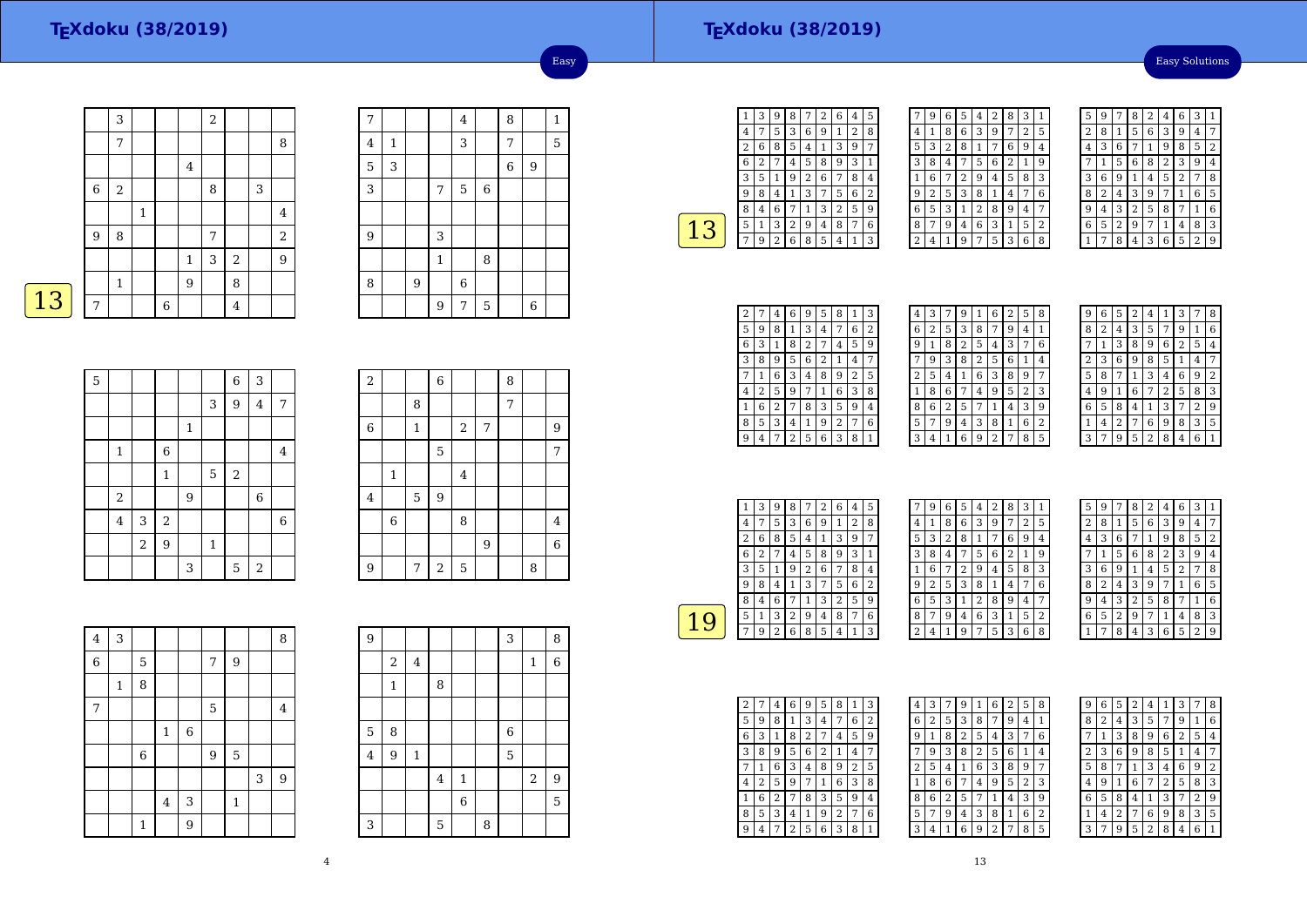

 $\sqrt{2}$  5

| 6<br>5<br>5<br>6<br>2<br>2<br>8<br>7<br>9<br>3<br>3<br>9<br>8<br>1<br>4<br>4<br>2<br>6<br>5<br>7<br>6<br>3<br>5<br>9<br>8<br>4<br>8<br>9<br>7<br>4<br>1<br>8<br>5<br>2<br>5<br>6<br>3<br>2<br>6<br>9<br>3<br>4<br>8 | 7<br>1<br>3<br>2<br>4<br>9 |
|---------------------------------------------------------------------------------------------------------------------------------------------------------------------------------------------------------------------|----------------------------|
|                                                                                                                                                                                                                     |                            |
|                                                                                                                                                                                                                     |                            |
|                                                                                                                                                                                                                     |                            |
| 5<br>6<br>8<br>5<br>6<br>3<br>8<br>9<br>9<br>2<br>2<br>1<br>1<br>7<br>4<br>4                                                                                                                                        | 3<br>7                     |
| 7<br>6<br>5<br>3<br>6<br>2<br>4<br>3<br>2<br>8<br>1<br>4<br>9<br>9                                                                                                                                                  | 5<br>8                     |
| 9<br>5<br>6<br>3<br>3<br>5<br>8<br>2<br>4<br>8<br>6<br>7<br>9<br>1                                                                                                                                                  | $\overline{2}$<br>4        |
| 3<br>2<br>$\overline{2}$<br>3<br>8<br>6<br>6<br>9<br>4<br>5<br>7<br>4<br>7<br>1<br>9<br>1                                                                                                                           | 5<br>8                     |
| 5<br>6<br>5<br>3<br>3<br>9<br>8<br>1<br>$\overline{2}$<br>7<br>8<br>9<br>4<br>4<br>n<br>¬                                                                                                                           | 6<br>1                     |

| 9              | $\overline{4}$ | 6 | 1 | 7 | 3 | 9              | 5 | 8 | 2 |
|----------------|----------------|---|---|---|---|----------------|---|---|---|
| 1              | 7              | 3 | 5 | 2 | 4 | 8              | 6 | 1 | 9 |
| 3              | 2              | 9 | 8 | 5 | 1 | 6              | 4 | 3 | 7 |
| 4              | 6              | 4 | 2 | 9 | 8 | 7              | 1 | 5 | 3 |
| 7              | 8              | 7 | 9 | 3 | 5 | 1              | 2 | 6 | 4 |
| 5              | 1              | 5 | 3 | 4 | 6 | $\overline{c}$ | 7 | 9 | 8 |
| $\overline{c}$ | 5              | 8 | 4 | 6 | 7 | 3              | 9 | 2 | 1 |
| 8              | 9              | 1 | 7 | 8 | 2 | 5              | 3 | 4 | 6 |
| 6              | 3              | 2 | 6 | 1 | 9 | 4              | 8 | 7 | 5 |
|                |                |   |   |   |   |                |   |   |   |

Simple Solutions

| 6 | 9 | 4              | 8 | 5            | 7 | З | 1 | 2 |
|---|---|----------------|---|--------------|---|---|---|---|
| 2 | 1 | 5              | 3 | 9            | 6 | 4 | 8 | 7 |
| 3 | 7 | 8              | 2 | 4            | 1 | 5 | 9 | 6 |
| 7 | 5 | 1              | 6 | 3            | 2 | 8 | 4 | 9 |
| 8 | 3 | 6              | 4 | $\mathbf{1}$ | 9 | 2 | 7 | 5 |
| 4 | 2 | 9              | 5 | 7            | 8 | 6 | 3 | 1 |
| 9 | 6 | 3              | 1 | 8            | 5 |   | 2 | 4 |
| 5 | 4 |                | 9 | 2            | 3 | 1 | 6 | 8 |
|   | 8 | $\overline{2}$ | 7 | 6            | 4 | 9 | 5 | 3 |
|   |   |                |   |              |   |   |   |   |

| 5 | З | 2 | 8 | 9 | 4              | 1 | 6              |   |
|---|---|---|---|---|----------------|---|----------------|---|
| 1 | 9 | 7 | 6 | 2 | 3              | 4 | 8              | 5 |
| 4 | 8 | 6 | 1 | 7 | 5              | 9 | $\overline{2}$ | 3 |
| 9 | 4 | 8 | 2 | 5 | 1              |   | 3              | 6 |
| 2 | 7 | 1 | 9 | 3 | 6              | 8 | 5              | 4 |
| 3 | 6 | 5 | 7 | 4 | 8              | 2 | 1              | 9 |
| 6 | 2 | 9 | 5 | 1 | 7              | 3 | 4              | 8 |
| 8 | 1 | 4 | 3 | 6 | 9              | 5 | 7              | 2 |
| 7 | 5 | 3 | 4 | 8 | $\overline{2}$ | 6 | 9              | 1 |

| 6 |   | 1 | 8              | 5              | 9 | 2 | З | 4 |
|---|---|---|----------------|----------------|---|---|---|---|
| 8 | 2 | 3 | 4              | 6              | 1 | 7 | 9 | 5 |
| 4 | 9 | 5 | 3              | $\overline{c}$ | 7 | 6 | 1 | 8 |
| 5 | 1 | 4 | $\overline{c}$ | 7              | 3 | 9 | 8 | 6 |
|   | 3 | 9 | 5              | 8              | 6 | 4 | 2 | 1 |
| 2 | 8 | 6 | 9              | 1              | 4 | 5 | 7 | 3 |
| 9 | 4 |   | 1              | 3              | 5 | 8 | 6 | 2 |
| 3 | 6 | 2 | 7              | 4              | 8 | 1 | 5 | 9 |
|   | 5 | 8 | 6              | 9              | 2 | 3 | 4 |   |

| 4 | 5 | 8 | 2 | 3              | 6 |        | 7 | 9 | 4 | 6      | 9              | 5 |        | 3              | 2 | 8 | 7 |
|---|---|---|---|----------------|---|--------|---|---|---|--------|----------------|---|--------|----------------|---|---|---|
| 6 | 2 | 3 | 9 |                | ⇁ | 5      | 4 | 8 | 3 | ⇁      | $\overline{2}$ | 8 | 6      | 4              |   | 9 | 5 |
| 9 |   | 7 | 4 | 8              | 5 | า<br>∠ | 3 | 6 | 8 |        | 5              | 7 | ∍<br>∠ | 9              | 4 | 3 | 6 |
| 7 | 8 | 6 | 3 | $\overline{2}$ | 4 | 9      | 5 |   |   | 9      | 4              | 6 | 5      | $\overline{2}$ | 8 | 1 | 3 |
| 5 | 4 | 2 |   | 7              | 9 | 6      | 8 | 3 | 6 | 5      | 1              | 3 | 4      | 8              | 9 | 7 | 2 |
| 3 | 9 | 1 | 6 | 5              | 8 | 4      | 2 | 7 | 2 | 8      | 3              |   | 9      | 7              | 6 | 5 | 4 |
| 8 | 7 | 9 | 5 | 4              |   | 3      | 6 | 2 | 9 | ∍<br>∠ | 7              | 4 | 8      | 5              | 3 | 6 | 1 |
| 2 | 6 | 4 | 7 | 9              | 3 | 8      | 1 | 5 | 5 | 4      | 6              | 9 | 3      | 1              | 7 | 2 | 8 |
|   | 3 | 5 | 8 | 6              | ∍ | 7      | 9 | 4 | 1 | 3      | 8              | h | 7      | 6              | 5 | 4 | 9 |
|   |   |   |   |                |   |        |   |   |   |        |                |   |        |                |   |   |   |

| 2 | 8 | 4 | 6 | 9 |   | 1 | З | 5 |
|---|---|---|---|---|---|---|---|---|
| 3 | 5 |   | 2 | 1 | 8 | 6 | 9 | 4 |
| 1 | 6 | 9 | 5 | 4 | 3 | 8 | 7 | 2 |
| 8 | 3 | 1 | 9 | 5 | 2 |   | 4 | 6 |
| 5 | 9 | 6 |   | 8 | 4 | 3 | 2 | 1 |
|   | 4 | 2 | 1 | 3 | 6 | 5 | 8 | 9 |
| 9 | 2 | 8 | 3 | 6 | 5 | 4 | 1 | 7 |
| 4 | 1 | 5 | 8 | 7 | 9 | 2 | 6 | 3 |
| 6 | 7 | 3 | 4 | 2 | 1 | 9 | 5 | 8 |

| 8 | 2 | 7 | 3 | 9 | 1 | 6 | 5 | 4 | 3 | 5 | $\overline{2}$ |
|---|---|---|---|---|---|---|---|---|---|---|----------------|
| 1 | 3 | 9 | 5 | 4 | 6 | 2 | 7 | 8 | 9 | 6 | 7              |
| 6 | 5 | 4 | 8 | 7 | 2 | 1 | 3 | 9 | 4 | 8 | 1              |
| 3 | 4 | 8 |   | 5 | 9 |   | 6 | 2 | 2 | 1 | 3              |
| 2 | 7 | 1 | 6 | 3 | 8 | 4 | 9 | 5 | 7 | 9 | 5              |
| 5 | 9 | 6 | 4 | 2 | 7 | 3 | 8 | 1 | 6 | 4 | 8              |
| 4 | 6 | 3 | 2 | 8 | 5 | 9 | 1 | 7 | 8 | 7 | 4              |
| 9 | 1 | 5 | 7 | 6 | 4 | 8 | 2 | 3 | 1 | 2 | 9              |
| 7 | 8 | 2 | 9 | 1 | 3 | 5 | 4 | 6 | 5 | 3 | 6              |

| 3 | 5 | 2 | 8 | 4 | 9 |   | 6 |   | 5 | 6      |   | 3 | 2 |   | 8 | 4 | 9              |
|---|---|---|---|---|---|---|---|---|---|--------|---|---|---|---|---|---|----------------|
| 9 | 6 | 7 | 1 | 3 | 2 | 8 | 5 | 4 | 8 | 9      |   | 6 | 4 | 7 | 2 | 3 | 5              |
| 4 | 8 | 1 | 5 | 6 | 7 | 3 | 9 | 2 | 2 | 4      | 3 | 8 | 5 | 9 | 7 | 6 | 1              |
| 2 | 1 | 3 | 4 | 9 | 5 | 7 | 8 | 6 | 3 | ∍<br>∠ | 6 | 4 | 8 | 5 | 9 | 1 | 7              |
| 7 | 9 | 5 | 6 | 2 | 8 | 4 | 3 | 1 | 1 | 8      | 4 | 7 | 9 | 2 | 3 | 5 | 6              |
| 6 | 4 | 8 | 3 | 7 | 1 | 5 | 2 | 9 | 7 | 5      | 9 | 1 | 3 | 6 | 4 | 2 | 8              |
| 8 | 7 | 4 | 9 | 5 | 6 | 2 | 1 | 3 | 9 |        | 2 | 5 | 7 | 3 | 6 | 8 | 4              |
| 1 | 2 | 9 | 7 | 8 | 3 | 6 | 4 | 5 | 6 | 3      | 8 | 9 | 1 | 4 | 5 | 7 | $\overline{2}$ |
| 5 | 3 | 6 | 2 | 1 | 4 | 9 | 7 | 8 | 4 | ⇁      | 5 | 2 | 6 | 8 | 1 | 9 | 3              |
|   |   |   |   |   |   |   |   |   |   |        |   |   |   |   |   |   |                |

|    |   | 3            |             |   |   | 2 |                |   |                |
|----|---|--------------|-------------|---|---|---|----------------|---|----------------|
|    |   | 7            |             |   |   |   |                |   | 8              |
|    |   |              |             |   | 4 |   |                |   |                |
|    | 6 | $\sqrt{2}$   |             |   |   | 8 |                | 3 |                |
|    |   |              | $\mathbf 1$ |   |   |   |                |   | $\overline{4}$ |
|    | 9 | 8            |             |   |   | 7 |                |   | $\overline{2}$ |
|    |   |              |             |   | 1 | 3 | $\overline{2}$ |   | 9              |
|    |   | $\mathbf{1}$ |             |   | 9 |   | 8              |   |                |
| 19 | 7 |              |             | 6 |   |   | $\overline{4}$ |   |                |
|    |   |              |             |   |   |   |                |   |                |

| 5 |                |            |            |              |              | $\boldsymbol{6}$ | 3              |         |
|---|----------------|------------|------------|--------------|--------------|------------------|----------------|---------|
|   |                |            |            |              | 3            | 9                | $\overline{4}$ | 7       |
|   |                |            |            | $\mathbf{1}$ |              |                  |                |         |
|   | $\mathbf{1}$   |            | $\,$ 6     |              |              |                  |                | 4       |
|   |                |            | $\,1\,$    |              | $\mathbf 5$  | $\sqrt{2}$       |                |         |
|   | $\,2$          |            |            | 9            |              |                  | $\,$ 6 $\,$    |         |
|   | $\overline{4}$ | $\sqrt{3}$ | $\sqrt{2}$ |              |              |                  |                | $\,6\,$ |
|   |                | $\,2$      | 9          |              | $\mathbf{1}$ |                  |                |         |
|   |                |            |            | 3            |              | 5                | $\sqrt{2}$     |         |

| $\sqrt{2}$  |                |              | $\,$ 6 $\,$    |            |                | 8 |   |                |
|-------------|----------------|--------------|----------------|------------|----------------|---|---|----------------|
|             |                | 8            |                |            |                | 7 |   |                |
| $\,$ 6 $\,$ |                | $\mathbf{1}$ |                | $\sqrt{2}$ | 7              |   |   | 9              |
|             |                |              | 5              |            |                |   |   | $\overline{7}$ |
|             | $\,1\,$        |              |                | $\bf 4$    |                |   |   |                |
| $\bf 4$     |                | 5            | 9              |            |                |   |   |                |
|             | $\overline{6}$ |              |                | 8          |                |   |   | $\bf 4$        |
|             |                |              |                |            | $\overline{9}$ |   |   | $\overline{6}$ |
| 9           |                | 7            | $\overline{2}$ | 5          |                |   | 8 |                |

<sup>7</sup> 4 8 1

4 1 3 7 5

3 6 9

 $56$ 

 $\begin{array}{c|c} & 8 \\ \hline 6 & \end{array}$ 

 $5 \mid$  6

7

4

5

3

9

8

 $\frac{3}{2}$  |  $\frac{7}{2}$ 

9 3

8 9 6 9 $\sqrt{7}$ 

1

| $\overline{4}$ | 3            |              |              |       |                |                |   | 8 |  |
|----------------|--------------|--------------|--------------|-------|----------------|----------------|---|---|--|
| $\overline{6}$ |              | $\mathbf 5$  |              |       | $\overline{7}$ | 9              |   |   |  |
|                | $\mathbf{1}$ | 8            |              |       |                |                |   |   |  |
| 7              |              |              |              |       | 5              |                |   | 4 |  |
|                |              |              | $\mathbf{1}$ | $\,6$ |                |                |   |   |  |
|                |              | $\,$ 6 $\,$  |              |       | 9              | $\overline{5}$ |   |   |  |
|                |              |              |              |       |                |                | 3 | 9 |  |
|                |              |              | $\bf 4$      | 3     |                | $\mathbf{1}$   |   |   |  |
|                |              | $\mathbf{1}$ |              | 9     |                |                |   |   |  |

| 9       |                         |                |                         |                |   | 3           |              | 8              |
|---------|-------------------------|----------------|-------------------------|----------------|---|-------------|--------------|----------------|
|         | $\overline{\mathbf{c}}$ | $\overline{4}$ |                         |                |   |             | $\mathbf{1}$ | 6              |
|         | $\mathbf{1}$            |                | 8                       |                |   |             |              |                |
|         |                         |                |                         |                |   |             |              |                |
| 5       | 8                       |                |                         |                |   | $\,$ 6 $\,$ |              |                |
| $\bf 4$ | $\overline{9}$          | $\mathbf{1}$   |                         |                |   | 5           |              |                |
|         |                         |                | $\overline{\mathbf{4}}$ | $\,1\,$        |   |             | $\sqrt{2}$   | $\overline{9}$ |
|         |                         |                |                         | $\overline{6}$ |   |             |              | 5              |
| 3       |                         |                | 5                       |                | 8 |             |              |                |

12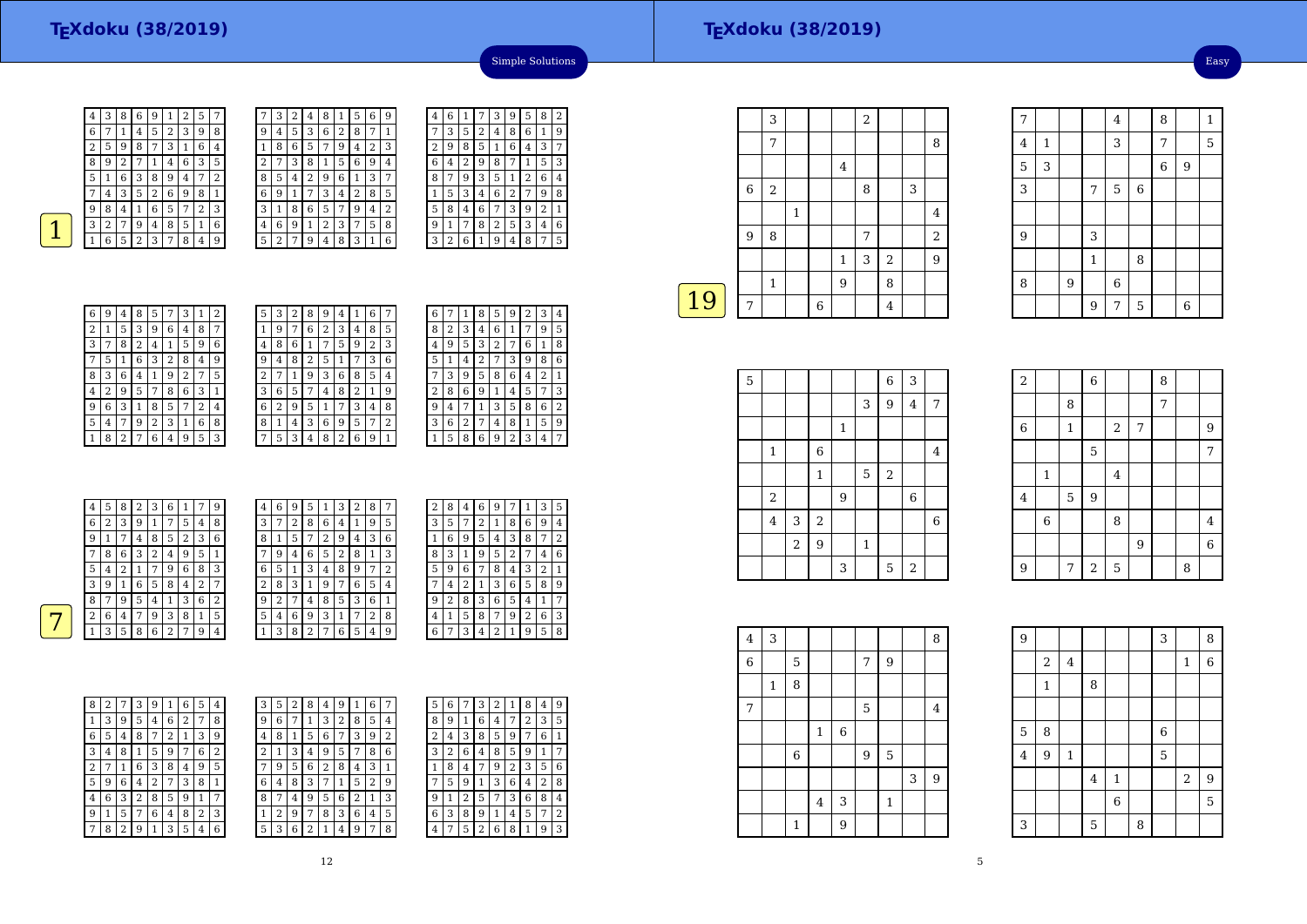Expert

|       | 3            |            |              |        | 7              | 5              |                |
|-------|--------------|------------|--------------|--------|----------------|----------------|----------------|
|       |              | 8          |              | 5      |                |                | $\overline{2}$ |
|       | $\mathbf{1}$ | $\sqrt{2}$ | 6            |        |                |                | 9              |
|       |              | 1          |              | 3      |                |                |                |
| 7     |              |            |              |        | $\overline{2}$ | $\,$ 6 $\,$    |                |
|       |              | 3          |              |        |                | $\overline{9}$ |                |
| $\,2$ |              |            | $\mathbf{1}$ |        | 9              |                | 3              |
|       |              |            | 7            |        | 3              |                |                |
|       |              |            |              | $\,$ 6 |                |                |                |
|       |              |            |              |        |                |                |                |

| $\overline{7}$ |       |   | $\mathbf 1$    | $\overline{4}$ | 9 |                | $\overline{a}$ |              |
|----------------|-------|---|----------------|----------------|---|----------------|----------------|--------------|
|                |       |   |                |                |   | 7              | 3              |              |
| 8              |       |   |                | 3              |   | $\overline{4}$ |                |              |
|                |       |   | $\overline{4}$ |                |   |                |                |              |
|                |       | 9 | 5              |                |   |                |                |              |
|                | 5     |   | 9              |                | 3 | $\,2$          |                | 8            |
|                | $\,2$ |   |                |                | 8 |                |                |              |
| $\overline{9}$ |       | 5 |                |                |   |                |                | $\mathbf{1}$ |
|                | 8     |   |                |                |   | 5              |                |              |

Intermediate

|    |                |   | 6              |                |                |   |                | 7 |                |
|----|----------------|---|----------------|----------------|----------------|---|----------------|---|----------------|
|    |                |   | 5              | $\mathbf{1}$   | $\overline{2}$ |   |                |   |                |
|    | $\overline{4}$ | 8 |                |                |                | 5 | 9              |   | $\overline{2}$ |
|    | 8              |   | $\overline{4}$ |                |                | 7 |                |   |                |
|    |                | 1 |                |                |                |   |                | 8 |                |
|    |                | 5 |                |                |                |   |                |   |                |
|    |                |   |                | 8              |                | 9 | $\overline{2}$ |   | $\mathbf{1}$   |
|    |                | 7 |                |                | $\mathbf{1}$   |   |                | 4 |                |
| 55 |                |   |                | $\overline{4}$ |                |   | 7              |   |                |
|    |                |   |                |                |                |   |                |   |                |

|                | $\mathbf 1$ |                  | 8       |             | 3          |             |                |                         |
|----------------|-------------|------------------|---------|-------------|------------|-------------|----------------|-------------------------|
|                | 8           | $\boldsymbol{7}$ | $\bf 4$ |             |            |             | $\mathbf{1}$   |                         |
| 3              | 9           |                  |         |             | $\sqrt{2}$ |             |                | $\,$ 6 $\,$             |
| $\overline{9}$ |             |                  |         |             |            | $\mathbf 1$ | 7              | $\overline{\mathbf{4}}$ |
|                |             |                  |         | $\,$ 6 $\,$ |            |             |                |                         |
|                |             | 3                |         |             |            | 9           |                | $\overline{2}$          |
|                |             |                  |         |             |            |             | 9              |                         |
|                |             | 8                |         |             |            | $\bf 4$     | $\overline{a}$ | 3                       |
|                |             |                  |         | 3           |            |             |                | 7                       |

| $\overline{9}$ | $\boldsymbol{2}$        |   |       |                | 5     |   |                  | $\boldsymbol{6}$ |
|----------------|-------------------------|---|-------|----------------|-------|---|------------------|------------------|
|                |                         | 7 |       |                | $\,6$ |   |                  | 3                |
| $\overline{4}$ |                         |   |       | $\,2$          |       | 8 |                  |                  |
|                |                         |   | 3     |                |       |   |                  | $\sqrt{2}$       |
|                | 3                       |   | 8     |                |       |   |                  |                  |
|                |                         |   |       | $\overline{7}$ |       |   |                  |                  |
|                | $\overline{\mathbf{4}}$ |   | $\,2$ |                |       |   | $\boldsymbol{6}$ |                  |
|                | 6                       |   |       | $\bf 4$        | 8     |   | 3                | 7                |
|                | 5                       |   | 6     |                | 7     | 4 |                  | 8                |

|                | $\mathbf{1}$ |         | $\mathsf 3$ |             |              |   | 7 |                  |
|----------------|--------------|---------|-------------|-------------|--------------|---|---|------------------|
|                | 5            |         |             | $\mathbf 1$ |              |   |   |                  |
| $\,2$          |              |         |             |             |              |   |   |                  |
| $\overline{5}$ | $\,2$        |         |             |             |              |   |   | 3                |
| 9              | 8            |         | $\bf 4$     | $\sqrt{2}$  | $\mathbf{1}$ |   |   |                  |
|                |              | $\bf 4$ |             |             |              |   |   |                  |
| 7              | 3            |         |             | 5           |              |   | 8 | $\boldsymbol{2}$ |
|                |              |         |             |             | 3            |   |   | 9                |
|                |              |         |             | 8           | 7            | 1 |   |                  |

| $\overline{9}$   |   |                | 8 |   | $\,$ 6 $\,$ |                |                |   |
|------------------|---|----------------|---|---|-------------|----------------|----------------|---|
|                  |   | $\bf 4$        |   |   | 9           |                |                | 8 |
|                  |   | $\overline{a}$ |   | 3 |             |                |                |   |
|                  |   |                |   |   |             | $\overline{5}$ |                |   |
|                  | 6 |                | 7 |   | 8           |                | $\overline{4}$ | 3 |
|                  |   |                | 3 |   |             |                | $\overline{9}$ |   |
|                  |   | 3              |   |   | 7           |                | 5              | 6 |
| $\boldsymbol{2}$ |   |                |   |   |             |                | 3              |   |
|                  | 8 | 5              |   | 6 |             |                |                | 4 |

|                         |                  |                | $\,2$ | 8                       |                |            |                |  |
|-------------------------|------------------|----------------|-------|-------------------------|----------------|------------|----------------|--|
|                         | 9                |                | 7     |                         |                | $\sqrt{2}$ |                |  |
|                         |                  | 7              |       |                         | $\,$ 6 $\,$    |            |                |  |
|                         | $\boldsymbol{6}$ |                |       |                         | $\overline{9}$ |            | 8              |  |
| $\overline{\mathbf{4}}$ |                  |                |       | $\mathbf{1}$            |                |            | $\overline{a}$ |  |
| $\mathbf 1$             | 8                |                | 6     |                         |                | 9          |                |  |
| 8                       |                  | $\overline{4}$ | 3     |                         | $\mathbf 1$    |            |                |  |
|                         | $\,2$            |                |       | $\overline{\mathbf{4}}$ | 7              |            |                |  |
|                         |                  |                | 8     |                         |                |            | $\mathbf{1}$   |  |

| $\bf 4$      |                |         |                |                         |             | 3                |                  |              |  |
|--------------|----------------|---------|----------------|-------------------------|-------------|------------------|------------------|--------------|--|
|              |                |         |                | $\,$ 6 $\,$             | $\mathbf 1$ |                  |                  | 9            |  |
|              |                | 8       |                | $\overline{\mathbf{4}}$ |             |                  | $\boldsymbol{2}$ |              |  |
|              |                | 3       |                |                         |             |                  |                  | $\mathbf{1}$ |  |
|              | $\,6$          | $\,4\,$ |                | 3                       |             | 5                |                  |              |  |
| 5            |                |         |                |                         |             |                  |                  | $\,2$        |  |
|              | $\overline{2}$ |         |                |                         |             |                  |                  |              |  |
| $\mathbf{1}$ |                | $\,6$   | $\mathbf 5$    |                         |             |                  |                  |              |  |
| 3            |                | 5       | $\overline{4}$ |                         |             | $\boldsymbol{6}$ |                  |              |  |

|                | $\,$ 6 $\,$ |             | $\overline{9}$ |                         |             |                | 5           |             |
|----------------|-------------|-------------|----------------|-------------------------|-------------|----------------|-------------|-------------|
| 3              |             | $\,2$       |                |                         |             | 7              |             |             |
|                |             |             |                |                         | 7           | $\mathbf 1$    |             |             |
|                |             | 8           |                |                         |             | 3              |             | 5           |
| 9              |             |             |                |                         |             |                | $\,$ 6 $\,$ | $\mathbf 1$ |
| $\overline{2}$ |             |             |                |                         | $\mathbf 1$ |                |             | 8           |
|                |             |             |                | 3                       |             | $\overline{6}$ |             |             |
|                | 7           | $\mathbf 5$ |                | $\overline{\mathbf{c}}$ |             |                | 9           |             |
|                | 9           |             |                |                         |             |                |             |             |

 $5 \mid 3 \mid 1$ 

6 8

 $\bf{8}$ 

<sup>7</sup> <sup>9</sup>

|   | $\,6$ |                |         |            | 5           |       |   |                  |
|---|-------|----------------|---------|------------|-------------|-------|---|------------------|
|   |       |                |         |            |             |       |   | 7                |
|   |       | $\mathbf 5$    |         |            |             |       |   | $\overline{4}$   |
| 9 |       |                |         | $\sqrt{2}$ |             | 4     | 5 | $\,$ 6 $\,$      |
|   |       |                | 3       |            | $\,$ 6 $\,$ |       | 7 |                  |
|   |       |                |         |            |             |       | 1 | $\boldsymbol{9}$ |
|   | $\,2$ | $\sqrt{3}$     | $\bf 4$ |            |             |       |   |                  |
|   |       | $\overline{4}$ |         |            | 3           | $\,2$ | 9 | $\mathbf 5$      |
|   | 9     |                | 6       |            |             |       |   |                  |

|                | $\mathbf{1}$   | $\sqrt{2}$ |                |             | 7                |
|----------------|----------------|------------|----------------|-------------|------------------|
|                |                |            |                | $\,$ 6 $\,$ |                  |
| $\overline{6}$ |                |            |                |             | 1                |
|                | 8              |            |                | 7           | $\boldsymbol{9}$ |
|                | $\overline{9}$ |            | $\overline{5}$ |             | 8                |
|                |                |            | $\overline{3}$ |             |                  |
|                |                |            |                |             |                  |

8

6

2

11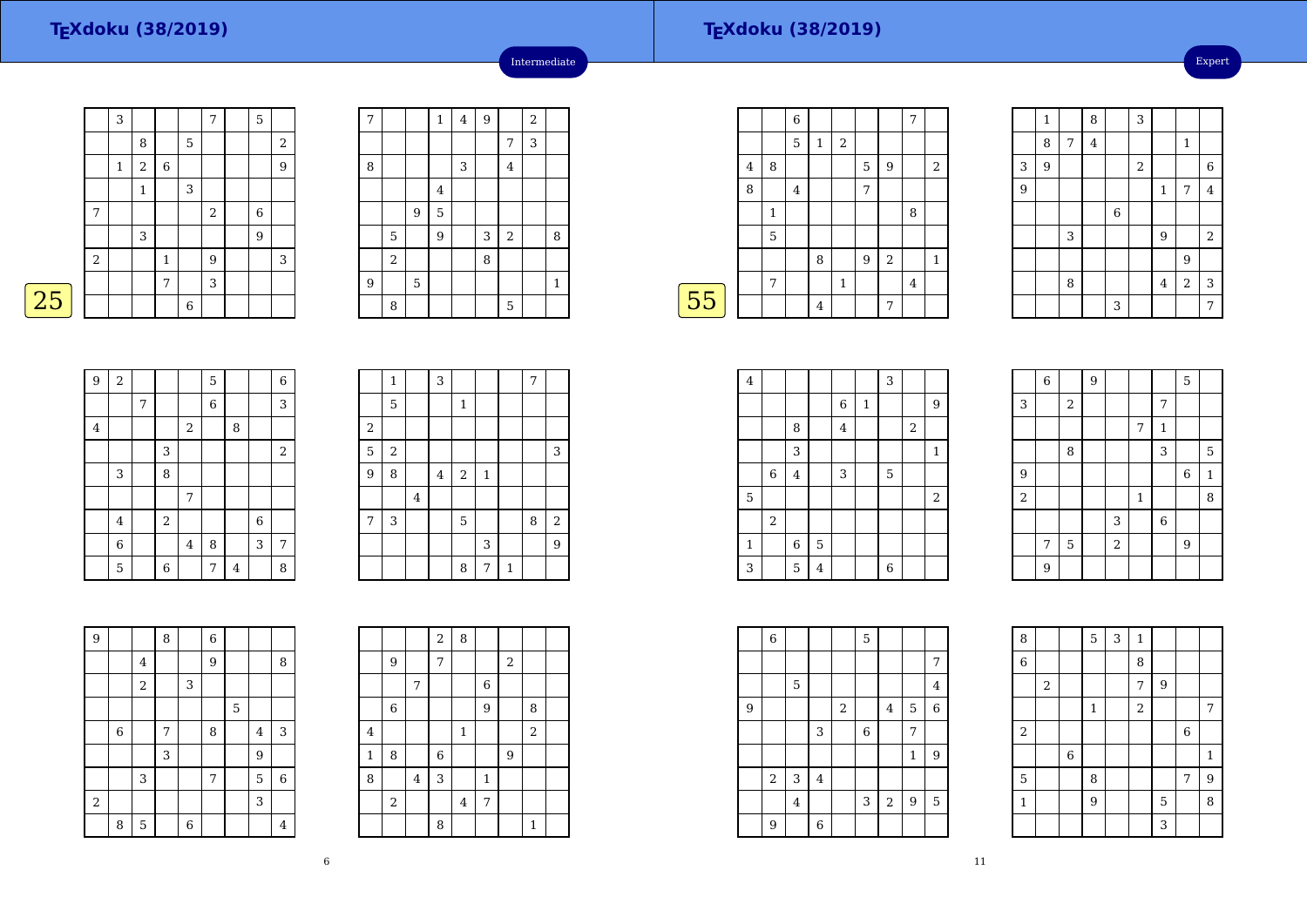49

#### **TEXdoku (38/2019)**

Intermediate

|         |   | $\,$ 6 $\,$    |                |              |                  |                  | 7 |              |
|---------|---|----------------|----------------|--------------|------------------|------------------|---|--------------|
|         |   | 5              | $\mathbf{1}$   | $\,2$        |                  |                  |   |              |
| $\bf 4$ | 8 |                |                |              | 5                | $\boldsymbol{9}$ |   | $\sqrt{2}$   |
| 8       |   | $\overline{4}$ |                |              | 7                |                  |   |              |
|         | 1 |                |                |              |                  |                  | 8 |              |
|         | 5 |                |                |              |                  |                  |   |              |
|         |   |                | 8              |              | $\boldsymbol{9}$ | $\overline{2}$   |   | $\mathbf{1}$ |
|         | 7 |                |                | $\mathbf{1}$ |                  |                  | 4 |              |
|         |   |                | $\overline{4}$ |              |                  | 7                |   |              |

|   | $\mathbf{1}$ |   | 8       |   | 3     |                         |                         |             |
|---|--------------|---|---------|---|-------|-------------------------|-------------------------|-------------|
|   | 8            | 7 | $\bf 4$ |   |       |                         | $\mathbf{1}$            |             |
| 3 | 9            |   |         |   | $\,2$ |                         |                         | $\,$ 6 $\,$ |
| 9 |              |   |         |   |       | $\mathbf 1$             | 7                       | $\bf 4$     |
|   |              |   |         | 6 |       |                         |                         |             |
|   |              | 3 |         |   |       | 9                       |                         | $\sqrt{2}$  |
|   |              |   |         |   |       |                         | 9                       |             |
|   |              | 8 |         |   |       | $\overline{\mathbf{4}}$ | $\overline{\mathbf{c}}$ | 3           |
|   |              |   |         | 3 |       |                         |                         | 7           |

Expert

|             |   |   |              |                |   |                |                  | 1              |                |
|-------------|---|---|--------------|----------------|---|----------------|------------------|----------------|----------------|
|             |   | 1 |              | 4              |   | 8              |                  | $\,$ 6 $\,$    | 7              |
|             |   |   |              | 9              | 5 |                |                  |                | $\overline{4}$ |
|             |   |   |              |                |   |                | $\mathbf{1}$     |                |                |
|             |   |   |              |                |   | 7              |                  |                | 5              |
|             |   |   |              |                |   |                | 6                | $\overline{2}$ | 8              |
|             |   | 5 | $\mathbf{1}$ | $\overline{2}$ | 9 |                |                  |                |                |
|             | 6 |   | 7            | 8              |   | $\overline{4}$ | $\boldsymbol{2}$ |                |                |
| $\sqrt{31}$ | 8 |   | 9            |                |   |                |                  |                |                |

|                |              |             |                |   |                |              |                | 5 |
|----------------|--------------|-------------|----------------|---|----------------|--------------|----------------|---|
| $\overline{c}$ | 8            |             |                |   |                |              | 7              |   |
| $\bf 4$        |              |             | 5              |   |                |              | 8              |   |
|                | $\,$ 6 $\,$  | 3           |                | 8 | $\overline{c}$ | $\mathbf{1}$ | $\overline{4}$ |   |
|                |              |             |                |   |                |              |                | 3 |
|                | $\,2$        |             | $\overline{6}$ |   | $\bf 4$        |              |                | 7 |
|                |              | $\,$ 6 $\,$ |                |   |                |              |                |   |
| 3              | 5            |             | $\mathbf{1}$   |   |                |              |                |   |
|                | $\mathbf{1}$ |             | $\overline{a}$ |   | 8              |              |                |   |

| $\overline{\mathbf{4}}$ |       |             |                |         |              | 3 |       |              |
|-------------------------|-------|-------------|----------------|---------|--------------|---|-------|--------------|
|                         |       |             |                | $\,6$   | $\mathbf{1}$ |   |       | 9            |
|                         |       | 8           |                | $\bf 4$ |              |   | $\,2$ |              |
|                         |       | 3           |                |         |              |   |       | $\mathbf{1}$ |
|                         | $\,6$ | $\bf{4}$    |                | 3       |              | 5 |       |              |
| $\mathbf 5$             |       |             |                |         |              |   |       | $\sqrt{2}$   |
|                         | $\,2$ |             |                |         |              |   |       |              |
| $\,1\,$                 |       | $\,$ 6 $\,$ | $\mathbf 5$    |         |              |   |       |              |
| 3                       |       | 5           | $\overline{4}$ |         |              | 6 |       |              |

|                | $\,$ 6 $\,$ |       | $\overline{9}$ |       |         |             | $\mathbf 5$ |              |
|----------------|-------------|-------|----------------|-------|---------|-------------|-------------|--------------|
| 3              |             | $\,2$ |                |       |         | 7           |             |              |
|                |             |       |                |       | 7       | 1           |             |              |
|                |             | 8     |                |       |         | 3           |             | 5            |
| 9              |             |       |                |       |         |             | $\,$ 6 $\,$ | $\mathbf{1}$ |
| $\overline{a}$ |             |       |                |       | $\,1\,$ |             |             | 8            |
|                |             |       |                | 3     |         | $\,$ 6 $\,$ |             |              |
|                | 7           | 5     |                | $\,2$ |         |             | 9           |              |
|                | 9           |       |                |       |         |             |             |              |

|                | $\,$ 6 $\,$ |                |         |                  | 5           |                |                |                |
|----------------|-------------|----------------|---------|------------------|-------------|----------------|----------------|----------------|
|                |             |                |         |                  |             |                |                | 7              |
|                |             | 5              |         |                  |             |                |                | $\overline{4}$ |
| $\overline{9}$ |             |                |         | $\boldsymbol{2}$ |             | $\overline{4}$ | 5              | $\overline{6}$ |
|                |             |                | 3       |                  | $\,$ 6 $\,$ |                | 7              |                |
|                |             |                |         |                  |             |                | $\mathbf{1}$   | 9              |
|                | $\sqrt{2}$  | 3              | $\bf 4$ |                  |             |                |                |                |
|                |             | $\overline{4}$ |         |                  | 3           | $\sqrt{2}$     | $\overline{9}$ | 5              |
|                | 9           |                | 6       |                  |             |                |                |                |

| 8            |   |                | 5           | 3 | $\mathbf{1}$ |   |             |                |
|--------------|---|----------------|-------------|---|--------------|---|-------------|----------------|
| 6            |   |                |             |   | 8            |   |             |                |
|              | 2 |                |             |   | 7            | 9 |             |                |
|              |   |                | $\mathbf 1$ |   | $\sqrt{2}$   |   |             | $\overline{7}$ |
| $\,2$        |   |                |             |   |              |   | $\,$ 6 $\,$ |                |
|              |   | $\overline{6}$ |             |   |              |   |             | $\mathbf 1$    |
| $\mathbf 5$  |   |                | 8           |   |              |   | 7           | 9              |
| $\mathbf{1}$ |   |                | 9           |   |              | 5 |             | 8              |
|              |   |                |             |   |              | 3 |             |                |

| 5           |       |   |   | 3           |   |   | $\,2$ |         |  |
|-------------|-------|---|---|-------------|---|---|-------|---------|--|
|             | 7     |   |   |             |   |   | 5     | $\,6\,$ |  |
| $\,$ 6 $\,$ | $\,2$ |   |   |             |   | 4 |       |         |  |
|             |       | 8 | 3 | 4           |   |   | 7     |         |  |
|             |       |   | 9 |             |   | 8 |       |         |  |
| 7           | 9     |   | 5 | $\,$ 6 $\,$ |   |   | 3     |         |  |
|             |       |   |   |             | 9 |   |       |         |  |
|             |       | 3 |   | 5           |   |   |       |         |  |
|             |       |   |   | 8           |   |   | 4     |         |  |

|                |   |             |                |             |         |             |                | 3              |
|----------------|---|-------------|----------------|-------------|---------|-------------|----------------|----------------|
| 7              |   |             |                |             |         |             |                | 5              |
|                |   |             |                |             |         | $\,$ 6 $\,$ | $\bf 4$        |                |
|                |   |             |                | 3           | $\,1\,$ |             |                | 7              |
|                |   | $\,$ 6 $\,$ | 8              |             |         |             | 3              | $\overline{2}$ |
|                |   |             | $\overline{a}$ | $\bf 4$     |         |             |                |                |
|                | 4 | 7           | 3              |             |         |             | $\overline{6}$ |                |
| $\,2$          | 3 |             |                | 8           |         | $\,1\,$     | 7              |                |
| $\overline{6}$ |   |             | 4              | $\mathbf 1$ |         |             |                |                |

| 3 |   |   |                |             |                |             | 1                |            |  |
|---|---|---|----------------|-------------|----------------|-------------|------------------|------------|--|
|   |   | 9 | $\mathbf{1}$   |             |                |             | 7                | $\sqrt{2}$ |  |
|   |   |   |                |             |                | 4           | 6                | 5          |  |
|   |   |   |                |             | $\mathbf{1}$   | 7           | $\boldsymbol{2}$ |            |  |
|   |   |   | $\sqrt{2}$     |             | 7              |             | 9                |            |  |
|   |   |   | 6              |             |                | $\mathbf 5$ |                  | 3          |  |
|   | 1 |   | 3              |             |                |             |                  |            |  |
|   |   | 7 | $\overline{4}$ | $\,$ 6 $\,$ | 9              |             |                  |            |  |
| 5 |   | 6 |                |             | $\overline{2}$ |             |                  |            |  |

|             |   | $\overline{6}$ | 8            | $\mathbf 1$    |                |                  |                |   |
|-------------|---|----------------|--------------|----------------|----------------|------------------|----------------|---|
| 3           | 9 | 8              |              |                | 5              | $\boldsymbol{6}$ |                |   |
|             |   |                | 9            |                | 3              |                  |                |   |
|             | 5 |                |              |                | $\mathbf{1}$   |                  | $\overline{2}$ | 3 |
| $\,$ 6 $\,$ |   |                | 5            |                | $\overline{4}$ |                  |                |   |
|             |   |                |              | 9              |                |                  |                |   |
|             |   |                |              | $\overline{4}$ | $\sqrt{2}$     | 9                |                |   |
|             | 3 | $\overline{4}$ |              |                |                |                  |                |   |
| 8           |   |                | $\mathbf{1}$ |                |                |                  |                | 4 |